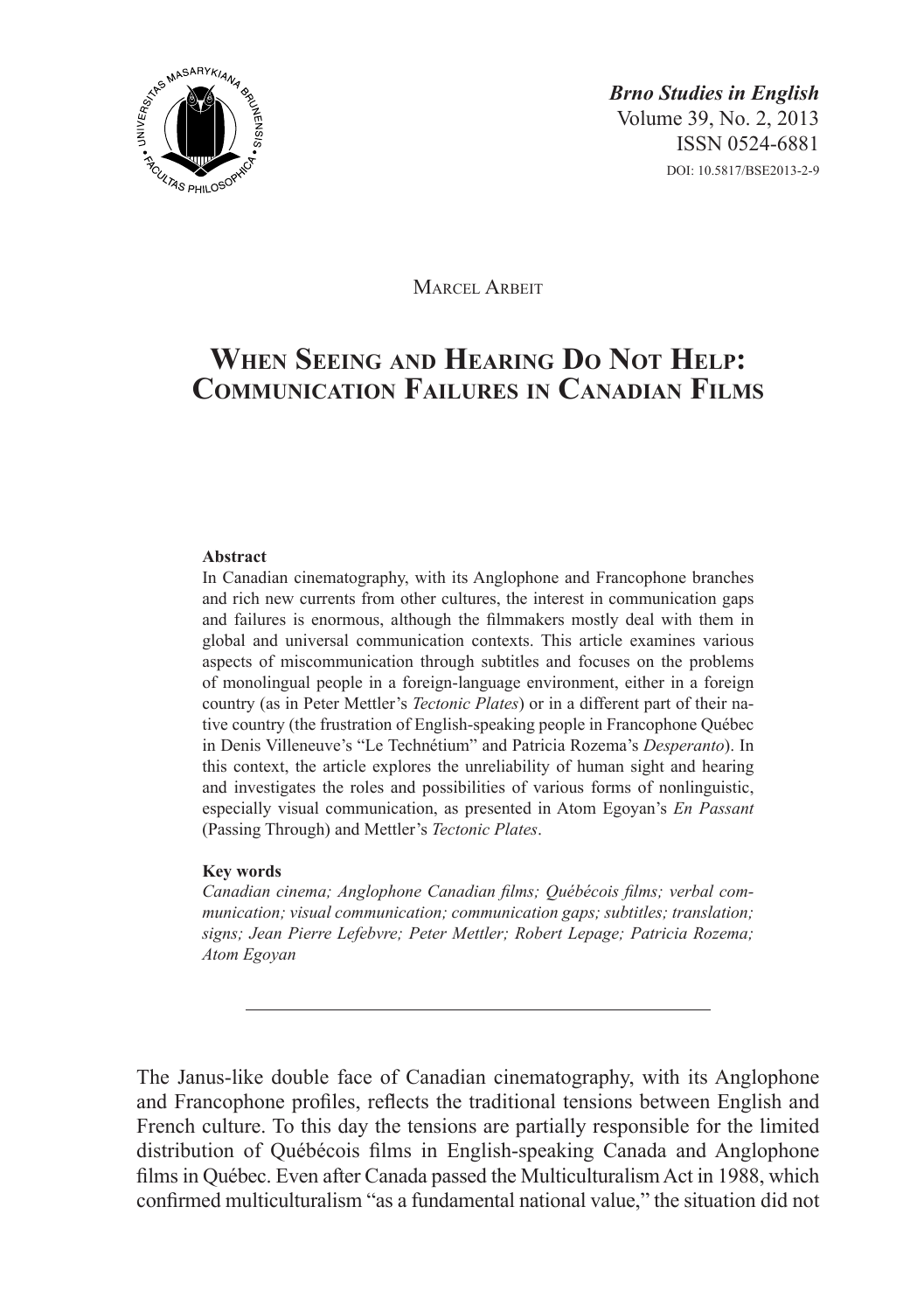improve. The English-speaking viewers largely ignore Québécois films and even though the Francophone audience does not have any serious problem with imports from the United States, it is only reluctantly that they let domestic Anglophone films into their minds and hearts; as Kevin Tierney, a renowned Canadian film producer, said in an interview with Matt Hays, "The Canadian [English] film scene cannot get to where Quebec is already. It is not physically, spiritually, culturally, historically, or geographically possible" (Hays 2006). The separation of the two main language branches of Canadian cinematography is further underlined by the fact that many Francophone Canadian films are distributed on DVD without English subtitles.<sup>2</sup>

The misunderstandings and communication gaps that necessarily result from the lack of command of one of the two languages significantly influence the audience's perception of Anglophone Canadian films in Québec and Québécois films in English-speaking Canada. Therefore, when either Anglophone or Francophone Canadian film directors choose communication problems as their theme, even if they abstain from local connotations and consider them in global and universal contexts, they implicitly refer to the linguistic and cultural situation in their country. At the same time it should be noted that among Canadian filmmakers there is an increasing number of what Hamid Naficy calls "diasporic and exilic subjects" (Naficy 2004: 133). Their "Accented Films" (Naficy's term) present ethnic and/or national groups, use their native languages other than English and French, and are perceived as foreign by both Anglophone and Francophone audiences.

According to many psychologists and sociologists, "non-problematic communication" is an oxymoron, even when the communicators speak the same language. For example, Shlomo Giora Shoham, an Israeli sociologist, claims that "effective interpersonal communication is so unlikely that it borders on the impossible" (Shoham 2006: 102) because "no cognitive systems can be alike, or even similar, although the individuals may be exposed to the same source of stimuli" (Shoham 2006: 106). Hearing and seeing do not help, as they are ruled by the mind, which is, however, "attuned to perceive people and other objects selectively" (Shoham 2006: 116). The psychological response to the inevitable communication failure is frustration, which has serious effects on human behavior. The frustration deepens significantly when people try to communicate in a language environment that is not their own, especially if they have no command of the language spoken there or only a severely limited one.

In this article I will first discuss the efficiency of subtitles, one of the major means filmmakers use to bridge inter-lingual misunderstandings. Then I will focus on various possible behavioral reactions to frustration resulting from communication failures, both intropunitive (resignation, nervous breakdown, or suicide), and extrapunitive (violence), and on the role of the senses in the communication process. Finally, I will explore the possibilities of visual communication and other forms of nonlinguistic communication. My sources for this analysis will be four little-known Canadian films from the 1990s which have communication as their main theme: one created by a Québécois, one be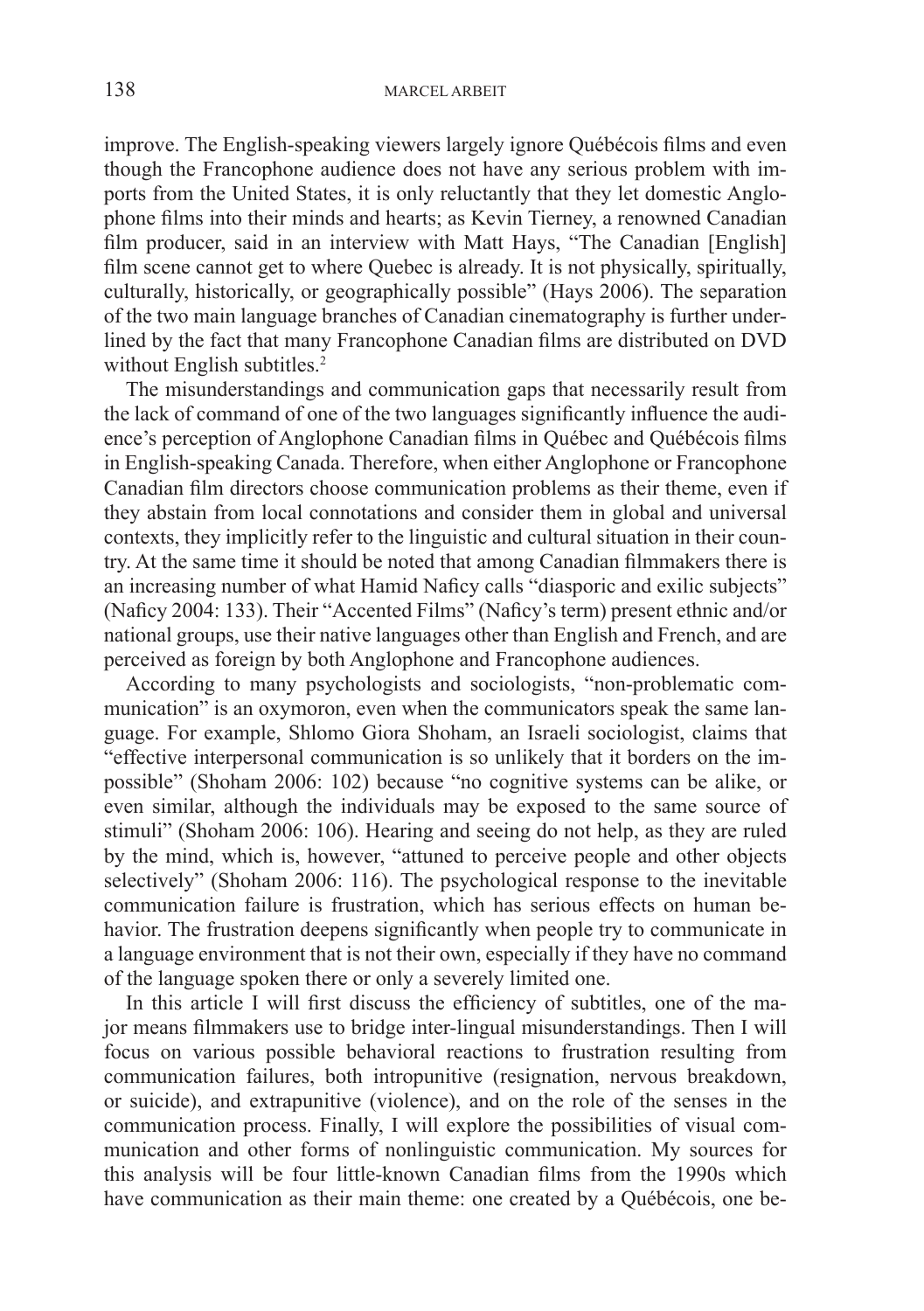ing a joint effort of English- and French-speaking filmmakers, and two made by Anglophone directors.

# **1. Subtitles helpful, misleading, and getting wild**

In Canada, subtitles are needed by the majority of monolingual film viewers if they do not want to restrict themselves to watching exclusively Canadian films made in their native language. As the Cybercartographic Atlas of Canadian Cinema confirms, the percentage of bilingual filmgoers is higher only "between Montréal and Toronto" (Caquard et al. 2014: 144)<sup>3</sup> and even though there are more Frenchspeaking Canadians with at least a passive knowledge of English than Canadian Anglophones with an average command of French, subtitles present substantial help for their perception of a film they see as foreign.

In the present context it is useful to bear in mind that the efficiency of filmmakers' communication is just as limited as anybody else's. If they make an attempt at bridging communication gaps between them and their audiences through subtitles (or dubbing, which replaces the sounds of the original speech with different sounds, foreign to the film, and representing a translation of the speech),<sup>4</sup> they put themselves into a similar situation to that of the viewers of their films: if they do not speak the target language, they can never be sure whether the subtitles or the dubbing are correct. In spite of that, their position makes them, as far as communication is concerned, superior to the viewers, who receive at best only approximate and at worst incomplete, biased, or simply wrong information about what is said on the screen.

It is becoming increasingly recognized that subtitles, even more than dubbing, instead of reducing the frustration of both viewers and filmmakers, which they were always supposed to do, can actually generate it, or at least contribute considerably to it. Atom Egoyan, a Canadian director with Armenian roots, and Ian G. Balfour, a professor at the Faculty of Liberal Arts and Professional Studies of York University, claim in their introduction to *Subtitles: On the Foreignness of Film* (2004) that, as a result of cultural differences, every film "is a foreign film, foreign to some audience somewhere – and not simply in terms of language"  $(21)$ . As multicultural Canada does not have one homogeneous culture, nor does it have two homogeneous cultures, one Anglophone and one Francophone; foreignness in films necessarily "begins at home" (27), as Egoyan and Balfour aptly note.

Watching a film in their native language, the audience perceive the events on the screen both visually and aurally. Through their eyes people watch the actors and the setting, while their ears are able to register dialects or foreign accents of the language and subtle ironies in the speech, as well as marked nuances in intonation. However, if they do not understand the language, their ears only listen to the music of the voices, in which a spark of meaning appears only when a character utters in the foreign language a word that is widely known (for example, *bonjour* in French), or similar to a word in their native language (although the word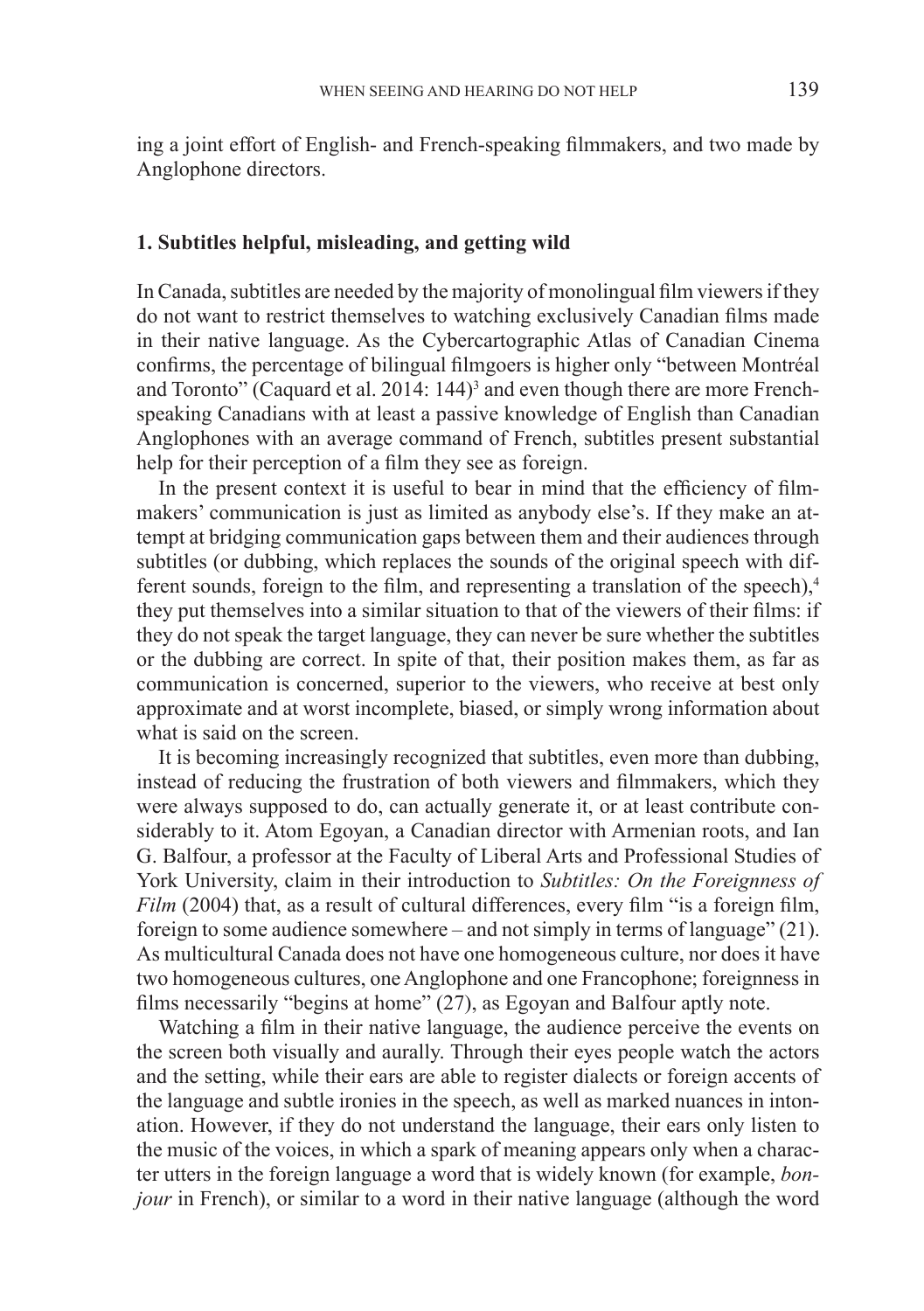can have a very different meaning in the other language). A current linguistic research study, for example, at Radboud University Nijmegen, the Netherlands, has proved that people can learn without instruction the meanings of words in a language that they do not speak. In spite of that, viewers of a film in a language they do not know, even though they can watch the gestures accompanying the speech, are still at a loss, as they would need eight occurrences of a word "in sustained speech ... for word recognition to take place" (Gullberg et al. 2010: 11), and that only if the word had two or more syllables (10). Without subtitles, most epic narratives turn, for people who do not speak the language involved, into visual poems accompanied by sounds. With subtitles, stories regain their prominence but the use of seeing and hearing becomes unbalanced: now the process of seeing is doubled, as the viewer must follow the events on the screen and at the same time read the subtitles, while the use of hearing is reduced to a soundtrack that now includes the characters' speech, which suddenly conveys very little meaning and endows relevance only through the written word.

Being aware of the fact formulated, for example, by Louis Giannetti, that "subtitles are distracting and can absorb much of a viewer's energy" (Giannetti 2013: 234), it is necessary to consider other drawbacks of subtitles as well. Amresh Sinha mentions several of them in her contribution to Egoyan and Balfour's volume: because of temporal constraints subtitlers must suppress and omit much information and, like any other translators, "they conform the original to the rules, regulations, idioms, and frame of reference of the target language and its culture" (Sinha 2004: 179). In addition to that, subtitlers sometimes use dialogue lists or shooting scripts as source texts for their translations, not being aware of what is actually said by the actors in the film. When a film in one language marginally uses another language, the makers of dialogue lists often translate the foreign-language sentences into the "major" language of the film. Then the subtitler, without being aware of it, provides a back-translation into the language spoken on the screen. One example shows how misleading, even though hilarious, the outcome might be.

In *Jusqu'au coeur* (Straight to the Heart, 1969, dir. Jean Pierre Lefebvre), an experimental poetic commentary on the disappointing closure of the revolutionary late 1960s in Québec, the protagonists are played by the then extremely popular singers Robert Charlebois and Claudine Monfette (*aka* Mouffe), who, as fictional characters, use their own names. In one scene Robert asks for Mouffe's hand in marriage. Even though the film is mostly in French, Robert says in English "Let's stick together," but in the subtitle we simultaneously read, also in English, "Shall we make love?" At such moments Anglophone members of the audience may entertain justified doubts about the quality of the remaining subtitles, but if they cannot understand French they are never able to check it. On the other hand, for the Québécois audience the sudden English sentence sounds suspicious: as Mark M. Smith notes in his *Sensory History* (2007), any tight community takes foreign sounds as "contaminating"  $(53)$ .<sup>5</sup>

Another example of a character's speech in English that, due to incorrect interpreting, does not correspond with the French translation subtitled into English in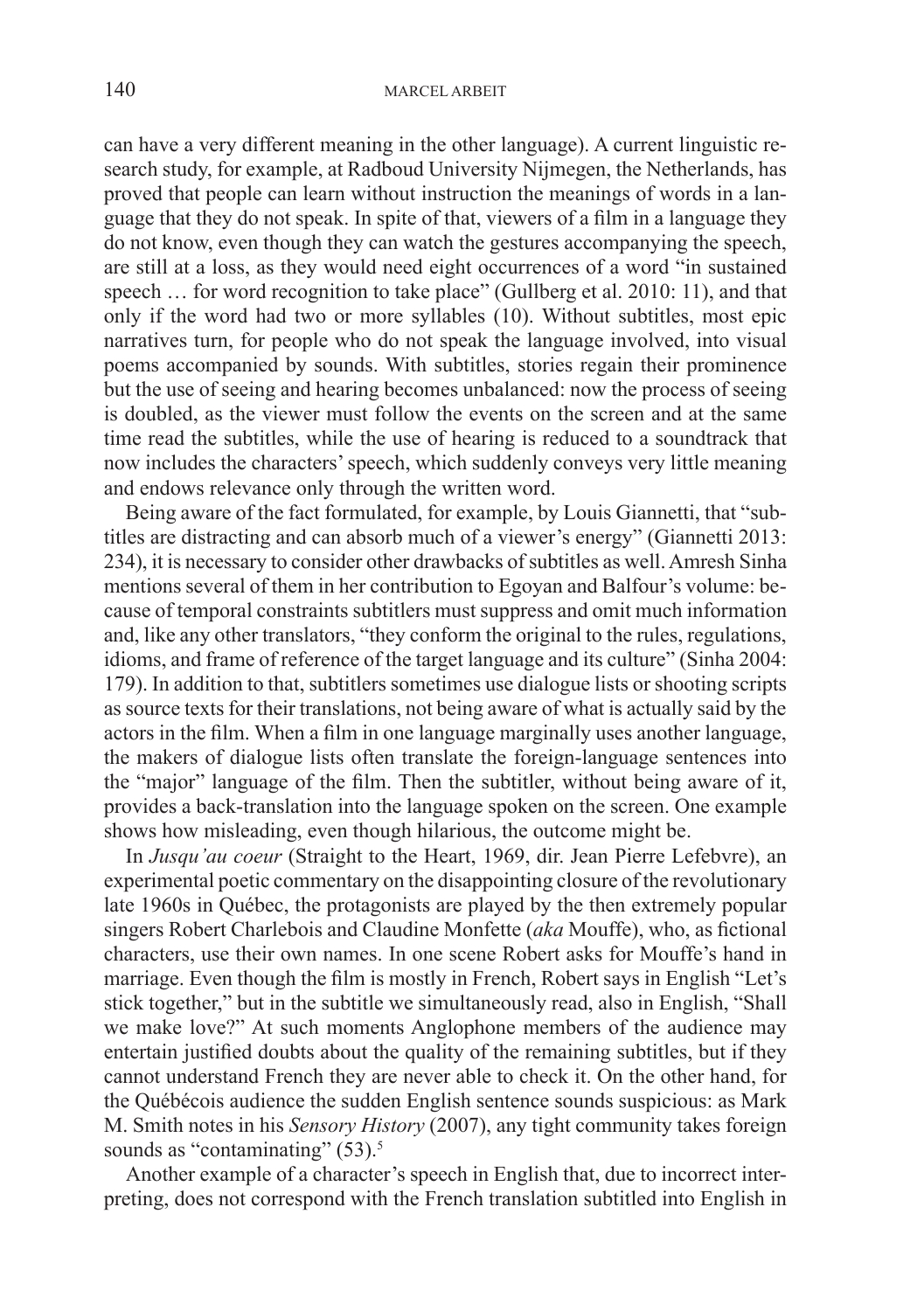"Le Technétium," an episode from the film *Cosmos* (1996), a joint effort of five young Québécois filmmakers, which was written and directed by Denis Villeneuve, who was later an Academy Award nominee for *Incendies* (2010). There is a substantial difference, though. While in Lefebvre's *Jusqu'au coeur* the incorrect back-translation into the original language was non-deliberate, Villeneuve uses it on purpose and introduces the culprit of the misinformation, a TV moderator, Nadia (Audrey Benoit). For a Francophone TV station, she interviews the frontman of a Québécois techno group, the Cyberdogs, who, even though he bears a typical Québécois name, Gilles Ouellette (Stéphane Demers), cannot speak French. Nadia translates Gilles's answers to her questions in a very creative way:

GILLES: Incredible … it's … it's a strong word, you know. We've been in New York City for the last three days and … whew … been signed to a major label. It's a scoop.

NADIA: *A scoop sur Media-TV qui vient de signer un méga contrat avec une méga compagnie. Je vais lui demander si comme moi il est d'accord pour dire que sa musique s'inspire des Wetfuckers ou des Holy Analphases* [SUBTITLE: A Media-TV scoop! They've signed a megacontract with a major label. It's a scoop. I'll ask him whether they were influenced by the Wetfuckers or the Holy Analphases]. You think you are making music like the Holy Analphases or something like that?

GILLES [laughing]: No, no, I don't think so … it's much like … uhm … the Beatles … mixed with some post-punk kind of trance in the environment type of bluegrass, basically that kind of thing…

NADIA: *Gilles m'a dit que donc tout à fait il y a des similitudes avec les Analphases* [the rest is unintelligible] [SUBTITLE: He agrees they're like the Analphases, but with more hip and pulse.]

Without French subtitles, a Francophone audience could barely find out that the interviewer's translation says the opposite to what the musician declared, even though they are given some clues, both nonverbal and verbal: Gilles's laughter, accompanied by a vigorous negation and his clear pronunciation of "the Beatles," which sounds very different from the name of the (fictitious) group Nadia is obsessed with. On the other hand, the Anglophone viewers recognize that the text in the subtitles is different from what Gilles said but, not understanding Nadia's French, they do not know whether the bias comes from her or from the subtitler, who might have worked only with the French dialogue list, as in the case of Lefebvre's film.

Apart from this, "Le Technétium" explores one more problem connected with the use of subtitles. Both Gilles and Nadia (she is talking extremely fast) use techno jargon, which builds on "hip and pulse" and not on meaning. Especially Nadia talks extremely fast and some of her words are unintelligible; therefore those viewers who are reading the subtitles get more information than those who can understand English and are concentrating fully on the events on the screen.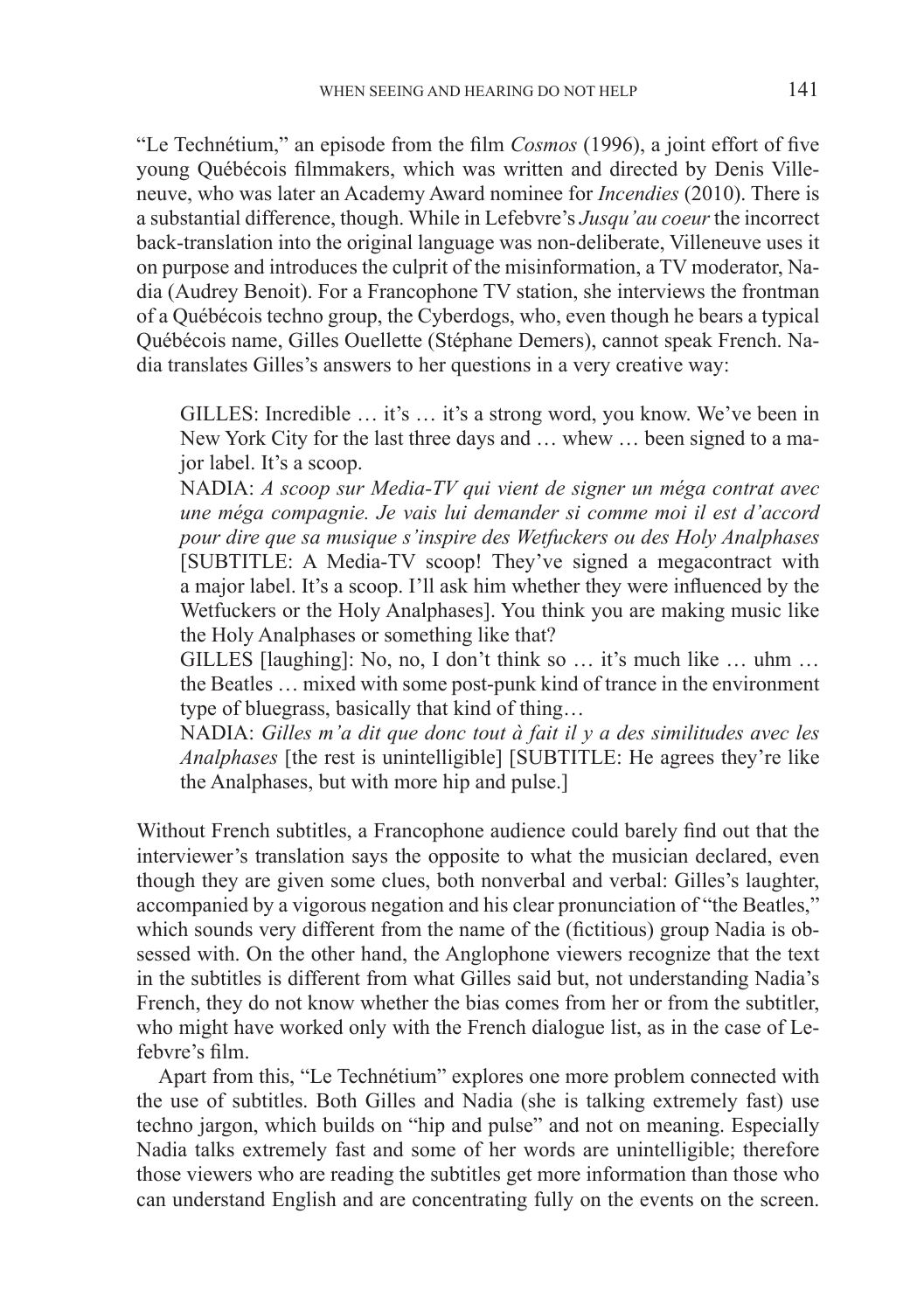Egoyan and Balfour criticize the practice of subtitlers of opening up for film viewers, as unwanted bonuses, even the "spaces that would otherwise be indecipherable" (Egoyan and Balfour 2004: 26), as some words are supposed to stay in the background and not to be heard clearly.

In my third, and last example, the director Patricia Rozema uses subtitles both in the traditional way, as a written translation of what is said on the screen, and on the thematic level, as an important reminder of the radical separation of the world of the characters from the world of the viewers. In her short film *Desperanto, or Let Sleeping Girls Lie*, the only subtitled episode from *Montréal vu par …* (Montreal Sextet, 1991), a joint project of Anglophone and Québécois filmmakers commemorating the 350<sup>th</sup> anniversary of Montréal in 1992, she shows what happens when the use of subtitles, though not the quality of the translation, is controlled by one of the characters.<sup>6</sup>

Rozema's protagonist is Ann (Sheila McCarthy), a solitary young woman from Toronto, who takes a trip to Montréal, where, pretending to be a dancer, she sneaks into an intellectual party in an art gallery. At the beginning of the film, she watches Denys Arcand's famous *Le Déclin de l'empire américain* (1986) on a videocassette with English subtitles, but later, when she becomes involved in ordinary party conversations, no subtitles are provided for her, only for those who are watching the film in which she is a character.

Immediately after joining the party, Ann meets the man of her dreams, Étienne, a painter, who is having an argument with his lover Céline, an actress. After Céline departs, Ann tries two French sentences she has painfully learned from her *Speedy French*, an English-French conversation pocketbook, on Étienne: "Je suis très heureuse de faire votre connaissance" (I am really glad to meet you) and "J'ai folle (*sic*) envie de toi" (I am absolutely crazy about you). Ann is not aware that the English subtitles, which are supposed to help non-native speakers, such as herself, to understand her textbook statements, significantly distort what she said. Her first French sentence, translated by the subtitler as "I'm happy to meet (*sic*) your acquaintance" can create an impression that Ann is mistakenly referring to Céline, while the second one, translated as "I'd love to sleep with you too," makes her much more straightforwardly aggressive than she really is.

Gradually, the subtitles begin to reflect Ann's mind and become an integral part of her world. It happens for the first time in the scene in which Ann encounters a communication expert (Robert Lepage), who is attending a conference on the dialogue between humans and machines, but the art of talking to strangers who do not speak his language is obviously outside his field. As Ann's head spins from his fast speech, the sentences, which are mere clusters of meaningless sounds for her, become blurred and echoed and the subtitles get layered one over another and are no longer intelligible. At this moment, Ann enters the world of all non-French-speaking Anglophone viewers, who, as a result of her frustration and confusion, do not receive the expected translation and find themselves in a position similar to hers.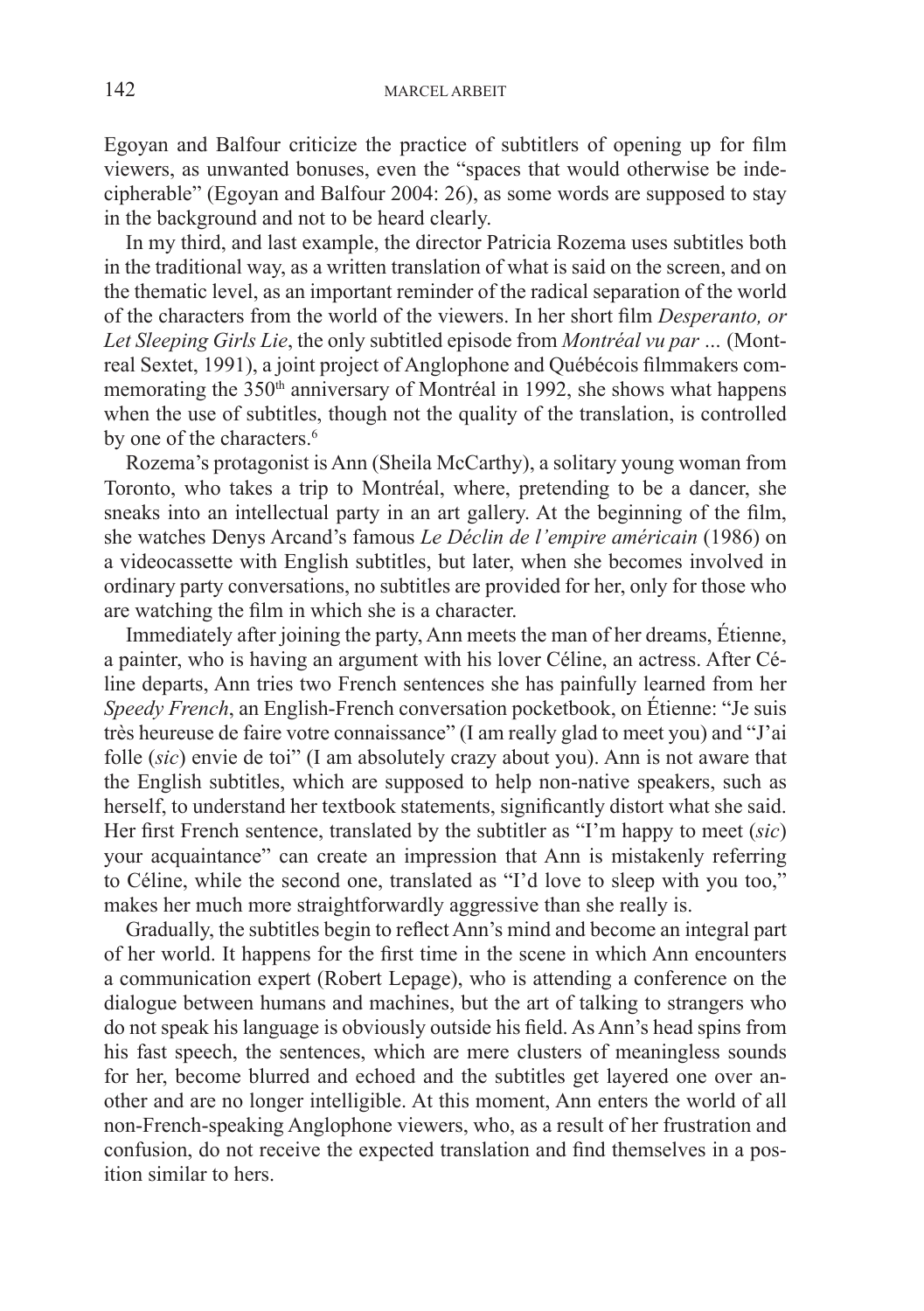Later in the film Ann faints and her astral figure is watching a conversation between Étienne and Céline over her lifeless body, stopping it or slowing it down every few seconds, the subtitles at the bottom of the screen included, with a TV remote control to get some time to look up the couple's lines in her small dictionary. In the next scene, however, Ann finally liberates herself, at least in her dream, from the confines of the hostile environment, inhabiting for a while the world of the characters and that of the audience simultaneously. She walks freely among the party guests, toying with subtitles, those tricky "little life lines," as Rozema calls them (Rozema 2004: 66), which are there, at last, for her too. She puts herself in front of them in order to be able to read them (and also hide them from the film viewers), moves them up along the screen so as not to have to bend so much, and when she glimpses the subtitle "how wonderful!" she makes it larger and then mirror-reversed, and finally hides the word "how" in her cleavage, while pouring the letters of "wonderful," one after another, into her glass, together with red wine.

When two paramedics come, Ann recognizes in them Denys Arcand, the director of *Le Déclin de l'empire américain*, whose photo she saw several hours earlier on the cover of the videocassette, and Geneviève Rioux, the actress who, in the same film, played Camilla, Ann's favorite character. This time Ann does not need subtitles to understand Arcand, as her personal version of "the decline of the American empire" seems to be in English. Still, the ending of the film is ambiguous: in a hallucinatory, musical-like sequence Ann happily dances with the two stars of Québécois cinema on a roof, all three of them slowly overcoming the earth's gravity and vanishing into the air, but the song to which they dance is in French, that is, unintelligible for Ann, and must be subtitled. In addition to this, the English subtitle of the song's refrain, "teach me, oh please, teach me!" that serves as a ground on which all three dancers must stand even in the air is just another ironic reminder of Ann's linguistic incompetence.

As the title of her film, *Desperanto*, suggests, Rozema connects the theme of the use and abuse of subtitles with a related but more general theme of human despair resulting from failures in communication. Even though she illustrates it through the example of an English-speaking woman in a French-speaking environment, the validity of her observations is universal. Her own characterization of the ordeal of her protagonist – "All her experiences are various runnings into walls" (Rozema 2004: 66) – can be extended to all people, not only to those who must live in a community that uses a language they cannot understand.

## **2. Communication failures and their consequences in** *Tectonic Plates*

The previous part of this article pointed mainly at the hardships of monolingual viewers of foreign-language films and the filmmakers' attempts at overcoming them through subtitles, but also extended the discussion to more general communication problems.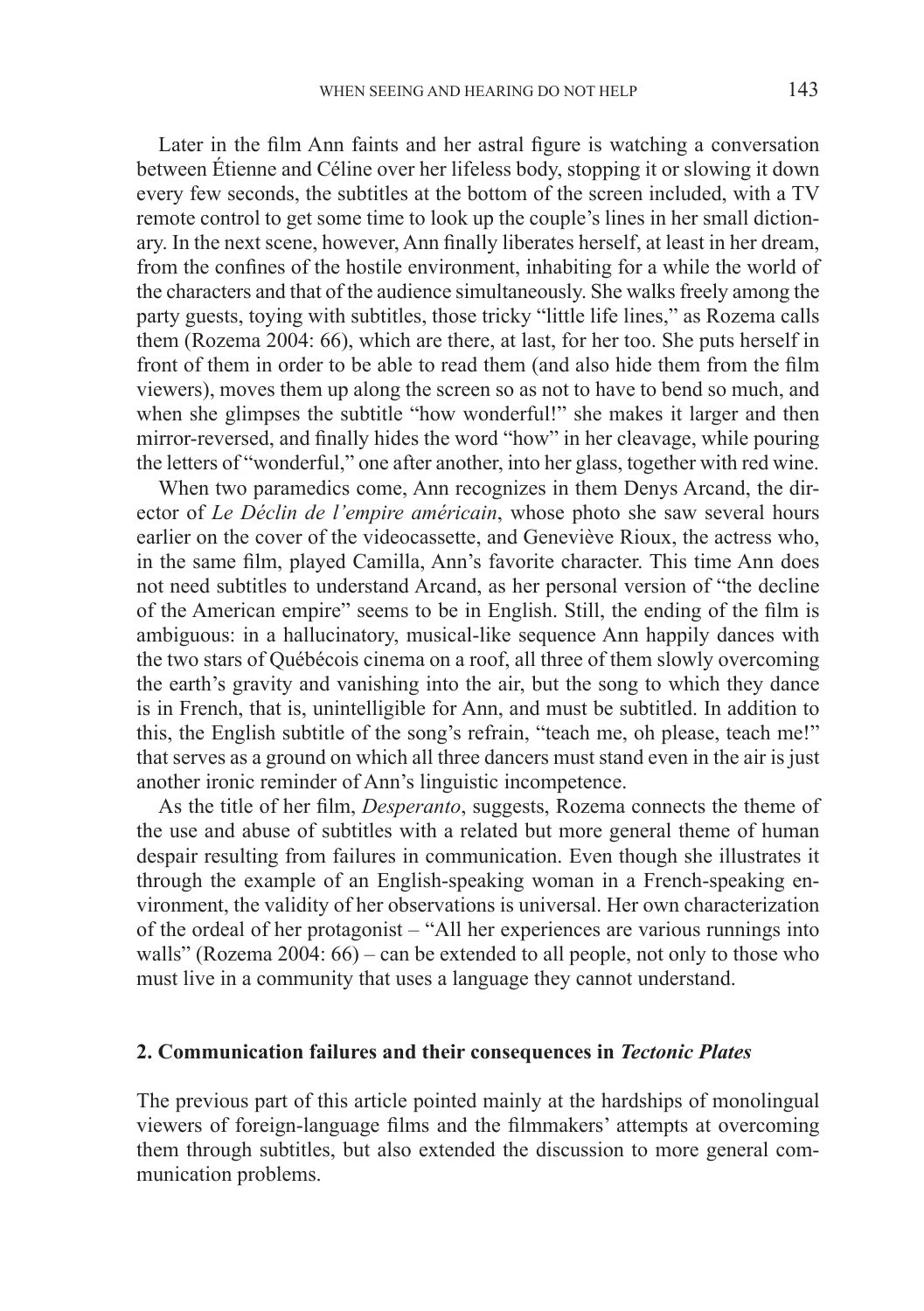To show various communication failures and their consequences, I will use one of the most complex Canadian films on this topic so far, Peter Mettler's *Tectonic Plates* (1992). This unjustly forgotten film is an adaptation of a play for Théâtre Repère by Robert Lepage, the actor, playwright, and director who played the communication expert in Rozema's *Desperanto*. After touching briefly on the subject of the relationship between language and gender identity, the analysis of the film will examine both the extrapunitive and the intropunitive reactions of its characters to their frustration resulting from abortive attempts at communications, at the same time asking the question of whether a mediocre command of a language, compared to total ignorance of it, can reduce the number of misunderstandings or rather has an opposite effect. It will also discuss the role of the senses, especially sight and hearing, in the communication process.

The central character of *Tectonic Plates*, around whom the story revolves, is Jacques (Robert Lepage again), a charismatic teacher of art history in Montréal, who suddenly vanishes without a trace. The years-long search of his best friends, a student of arts, Madeleine (Marie Gignac), and a deaf-mute gay librarian, Antoine (Richard Tréchette), does not lead anywhere until Jacques himself sends Antoine a letter from New York, even though without a return address, and Madeleine accidentally hears his voice, reciting Jim Morrison's poems, on the radio. Jacques became Jennifer and, instead of his native French, he uses English. He has his own radio program and even keeps his old (aptly symbolic) surname McMann, and yet his new gender and language identity tear him away completely from his Montréal past.

The bilingual Jennifer/Jacques does not have any problems with understanding language but the change of her/his gender identity makes her/him a paragon of bodily miscommunication: even though s/he feels that s/he is a woman, s/he is imprisoned in a male body. This imbalance, directly or indirectly, widens the gap between her/him and other people, no matter whether they are old friends from her/his Montréal times or new acquaintances.

 The most fatal misunderstandings rise during her/his encounters with Kevin (Normand Bissonnette), a young man from Alaska, who won a Berlitz audiotape course in French in a local sweepstake and came to New York to participate in Oprah Winfrey's TV show, followed by dinner in a luxurious restaurant during which twenty Alaskan bachelors were supposed to find girlfriends among single women invited by Oprah to join the audience. Kevin, still without a partner, is the last one left in the restaurant and when Jennifer/Jacques comes for dinner, he falls in love with her/him, not aware that s/he is physically a male.

Jennifer/Jacques and Kevin, sitting symbolically at the opposite heads of an extremely long table, lead a conversation in which Kevin wants to put to use his limited command of French. During the conversation it becomes obvious that Kevin's inability to distinguish nuances in pronunciation leads to communication gaps. Where sight would be able to make the necessary language distinctions, the ear is not: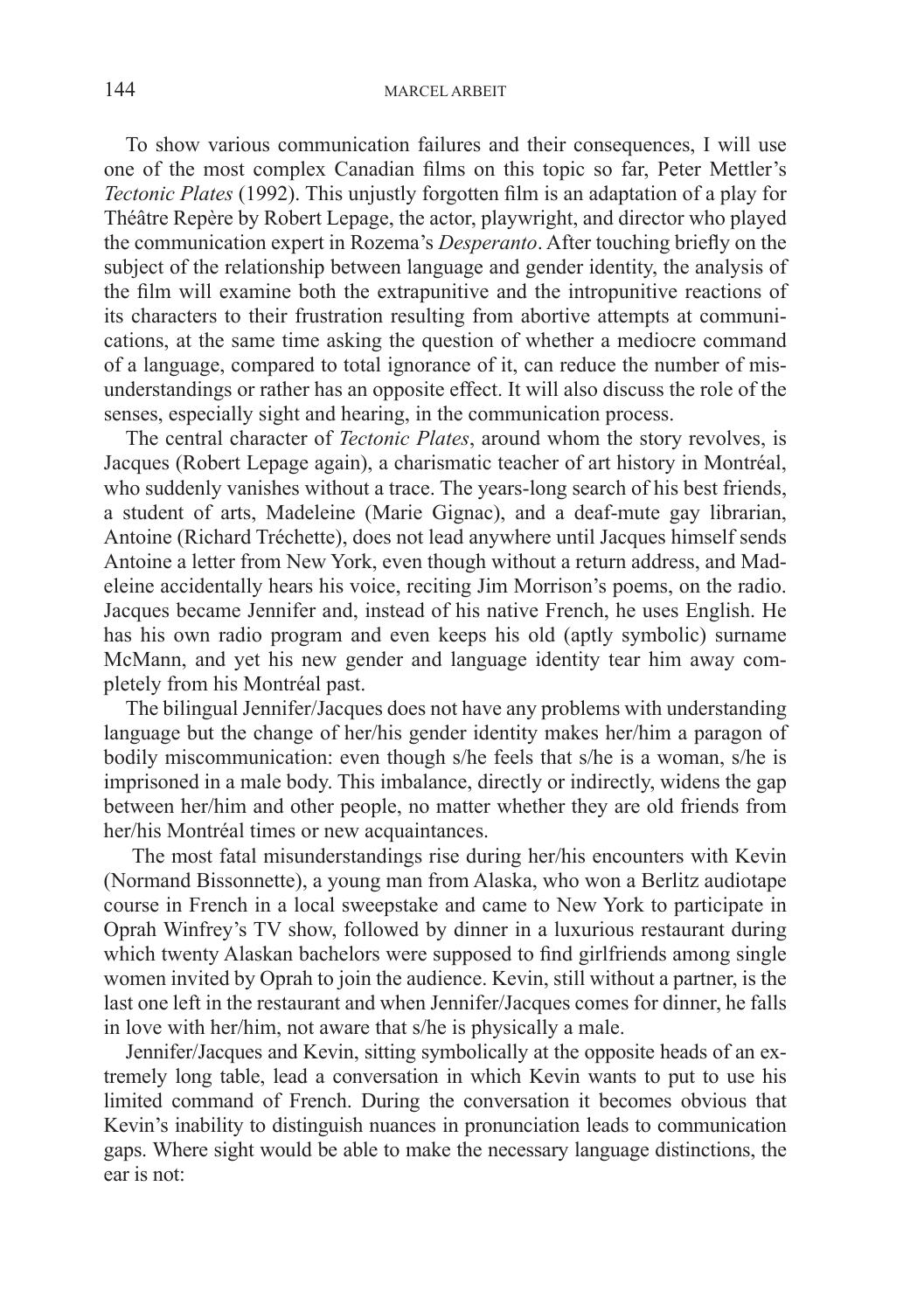KEVIN: *Mon but c'est de pouvoir comprendre un jour la très belle potrie* (sic) *française*. [SUBTITLE: My goal is one day to understand the beautiful French 'poterie'].

JENNIFER/JACQUES: *Pardon, vous avez dit* la patrie *ou* la poterie? [SUB-TITLE: Did you say *patrie* or *poterie*?]

KEVIN: Poetry.

JENNIFER/JACQUES: *Ah,* la poesie! *Oui …* [SUBTITLE: Oh, poetry!] In French, pottery means ceramics.

The subtitles do not reflect the ambiguity hidden in Kevin's incorrect pronunciation of *poesie* as *\*potrie*, obviously under the influence of the English "poetry." While Jacques is not sure whether Kevin wanted to say *patrie* (homeland) or *poterie*, the subtitler preferred the second option, killing the pun for everyone who has to rely on the visual rendering of the text.

The following part of the conversation revolves around a lexical confusion: Kevin incessantly mixes up "sex" and "gender."

KEVIN: *Vous savez ce qui me* frustrates … [SUBTITLE: But, you know, what really frustrates …]

JENNIFER/JACQUES: *Ce qui vous frustre; vous êtes frustré*. [NO SUB-TITLE]

KEVIN: *Ce qui me frustre le plus, c'est euh le sexe!* [SUBTITLE: What frustrates me most is … sex.]

JENNIFER/JACQUES: *Ah bon.* [SUBTITLE: Oh, really?]

KEVIN: *Oui pour* … *pour vous les Français, c'est facile le sexe.* [SUB-TITLE: Yes, for you French people, sex is easy.]

JENNIFER/JACQUES: *Vous trouvez?* [SUBTITLE: You think so?] KEVIN: *Nous les Anglais on a pas le sexe.* [SUBTITLE: We English don't

have sex.]

JENNIFER/JACQUES: *C'est dommage.* [SUBTITLE: What a shame!] KEVIN: *Pourquoi vous dites* le café *et pas* la café, *vous dites* la table *et pas* le table? [SUBTITLE: Why is coffee a 'he', not a 'she'? And table 'she', not 'he'?]

JENNIFER/JACQUES: *Vous voulez dire le genre! Pas le sexe!* [SUBTITLE: You mean gender, not sex!] Sometimes gender can be quite confusing.

The consequences of Kevin's wrong use of "sex" for the grammatical category of gender, for which his poor command of French is only partially responsible (the same difference is also present in English, even though gender is much more weakly grammaticalized there), reach far beyond the field of linguistics. Jennifer/ Jacques clearly explains the difference between the two words for Kevin, but her/ his final remark, uttered in English like an afterthought, suggests how extremely complicated the relationship between these two terms is for her/him.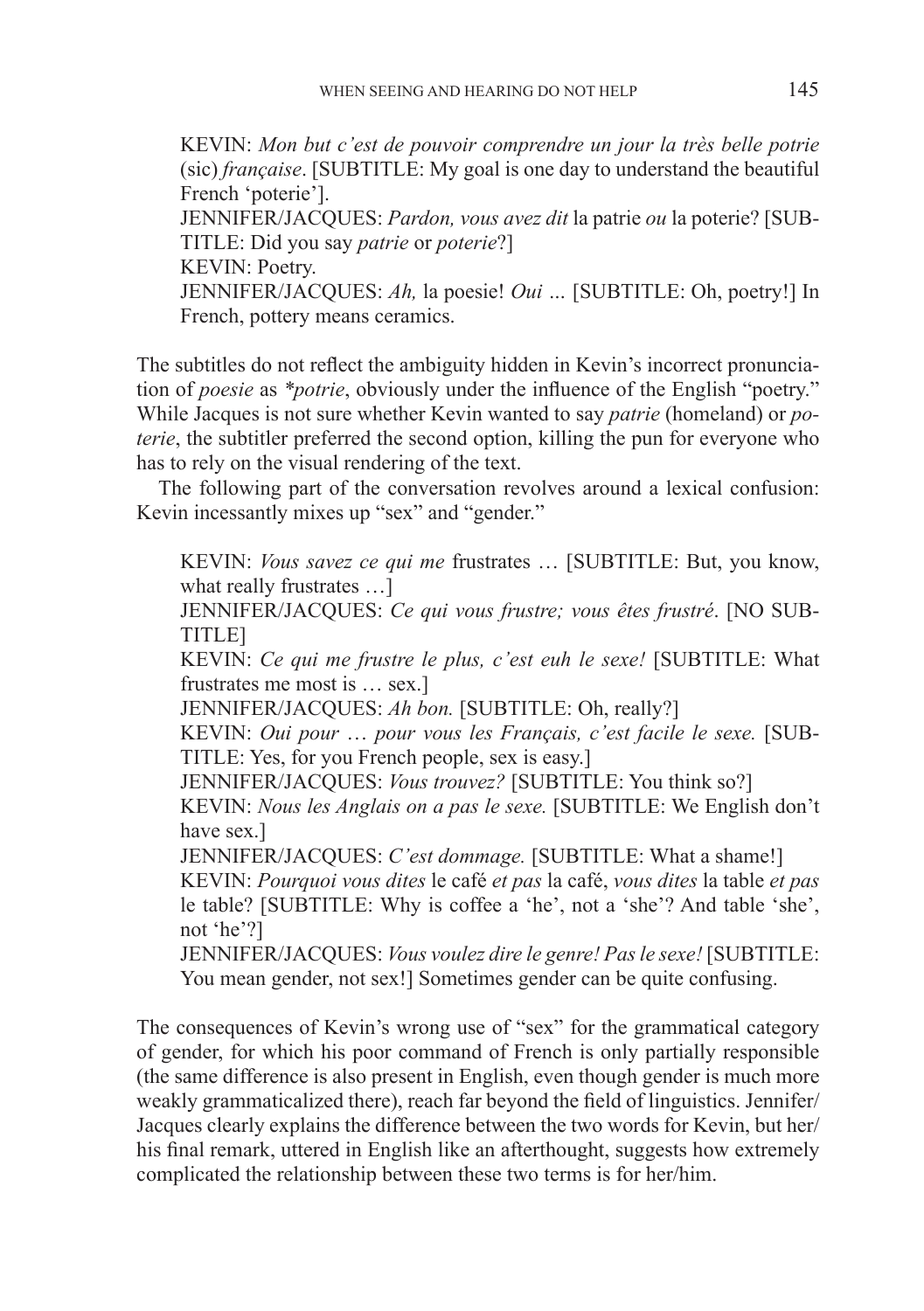Kevin continues to believe his senses, even though they repeatedly betray him. For him, women's clothing and a hairpiece guarantee that the person who wears them is a woman. In his 1967 book *The Presence of the Word*, Walter J. Ong claims that sight can never lead you beyond the surface, it can "never get to an interior as an interior" (74), and therefore it promotes the role of the other senses, but Kevin's hearing is just as unreliable as his sight. Not only is he unable to grasp the proper pronunciation of French words, but he also considers the sound of a passing subway train to Brooklyn to be an earthquake just because it is accompanied by a mild earth tremor.

In another scene in the film, Kevin admires (in the same restaurant in which the conversation cited above took place) Eugéne Delacroix's picture of George Sand, the French writer known for her independent manners, who adopted a male pseudonym. Kevin, who has no idea who is in the picture, or who it is a painting of, likes the woman because she is at home, sewing and seemingly waiting for her spouse. However, Jennifer/Jacques immediately ruins his impression when s/he tells him that she is not sewing, but smoking a little cigar while listening to music. The picture, the history of which is told earlier in the film, was originally an unfinished double portrait of Sand sitting on a chair and listening to the piano music of her lover, the Polish composer Frédéric (Fryderyk) Chopin. Later, the picture was cut in two; each of the parts was trimmed further and they were sold as separate items. It is easy to mistake the little cigar in her hand for a needle and, in fact, many art critics share Kevin's opinion that she is really sewing, an opinion that could be backed by what she wrote in a letter to Gustave Flaubert on 30 November 1866: "I like sewing, I delight in washing children; in that I have the tastes of a servant" (Sand 2009: 19).<sup>7</sup>

Kevin finally realizes that every attempt at closer contact with Jennifer/Jacques fails, he cannot rely on his sight and hearing any more, and even his time spent on French textbooks seems to be futile, as his limited knowledge of French is the source of more misunderstandings for him than a zero command of the language would be. Therefore, when Jennifer/Jacques discloses to him that her/his body is not female, it is the proverbial last straw and Kevin's frustration escalates to a strong extrapunitive reaction, culminating in the killing of Jennifer/Jacques by strangling.

There is, however, an alternative opinion that claims that a mediocre command of a language makes a speaker superior even to native speakers. In a 1986 television conversation with four French literary scholars conducted via satellite, Walker Percy, a southern existentialist writer, confirmed his life-long interest in "the pathology of language" and "the phenomenon of the exhaustion of language, the wearing out of the language" (Percy 1993: 168). According to Percy, it is "the dislocations in syntax, or the inappropriateness of the use of the words" (168) that helps to give meaning to words that were long ago reduced to empty shells.

From this point of view, non-native speakers, especially beginners with poor vocabulary, little knowledge of grammar, and grave problems with the pronunciation of foreign sounds, would serve the worn-out languages best. Their mistakes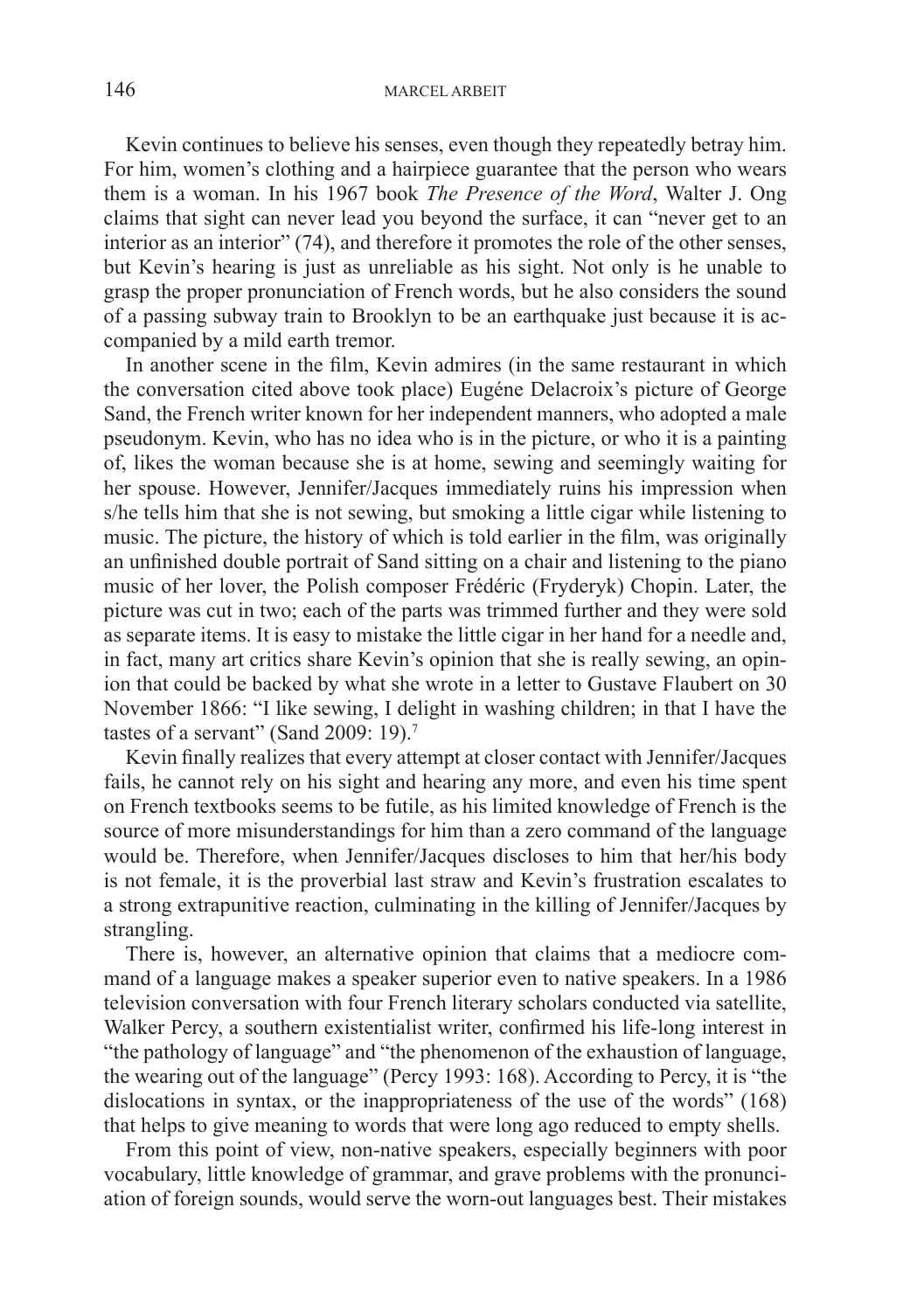would give new, unexpected meanings to the old words, which in turn would help create unexpected situations. Interpersonal communication would once more become an adventure, sometimes dangerous but always fascinating.

The outcome of the encounters between Jennifer/Jacques and Kevin confirms the adventurous and dangerous nature of such communication and Lepage, as the author of the narrative, also shows, through numerous puns, that errors and the misunderstandings resulting from them can be rewarding springs of linguistic comedy. In spite of that, even the fresh language filled with surprises does not diminish the resentment of the communicators and the frightfulness of their possible extrapunitive reactions.

 Many years earlier, Jacques's disappearance from Montréal raised an opposite, intropunitive reaction in Madeleine, who loved him as a man and took his departure as her own communication failure. Inspired by Thomas Mann's 1912 novella *Der Tod in Venedig* (Death in Venice), she leaves for Venice and seeks a romantic silent demise there but, instead, she becomes intimately involved with two people, one woman and one man, and delves into equally frustrating communication with them.

The woman is Constance (Céline Bonnier), the daughter of a Scottish sailor and a Polish ballerina, who took refuge in Venice to escape from their abusive parents. Constance's initial reaction to the frustration resulting from communication failures is just as intropunitive as Madeleine's: resignation, self-affliction through drug abuse, and a death wish. Madeleine finds her immobile in a gondola, accompanies her to the place where she lives, helps her intravenously administer a drug and, after being persuaded by her to take the drug as well, makes love with her. As Madeleine recollects later, she felt an immediate closeness to the young woman, who obviously felt the same resentment as she did. During their intimate moments, Constance utters a few words in Polish − for example, "usta" (mouth) and "serce" (heart). What would have a contaminating effect in a homogeneous non-Polish community has a familiarizing one in a city that is neutral ground for both women. Even Constance's other Polish words and sentences, for example, "czekaj" (wait), directed to her father, suggest emotion and intimacy.

What develops between these women within one day is close to telepathy. Through a drug-induced vision, Madeleine becomes deeply immersed into Constance's life and her nightmares. In her sleep she sees a group of sailors who, under the command of Constance's father, whom she never met, are practicing semaphore signals with flags. The visual layout of the scene suggests the image of Venice as an irreversibly sinking city, a new Atlantis, but also the incorrect pronunciation, by Central European speakers of English, of "thinking" as "sinking." Constance's father appears as a spectral ship's captain who directs his daughter like a sinking ship to doom (even a possibility of incest is visually suggested), while her mother, with a group of dancers, follows. The platform on which both the sailors and the dancers are standing is slowly tipping over and one after another the people end up in the water. The last one above the surface is Constance, but when Madeleine wakes up from the nightmare and finds out that the girl is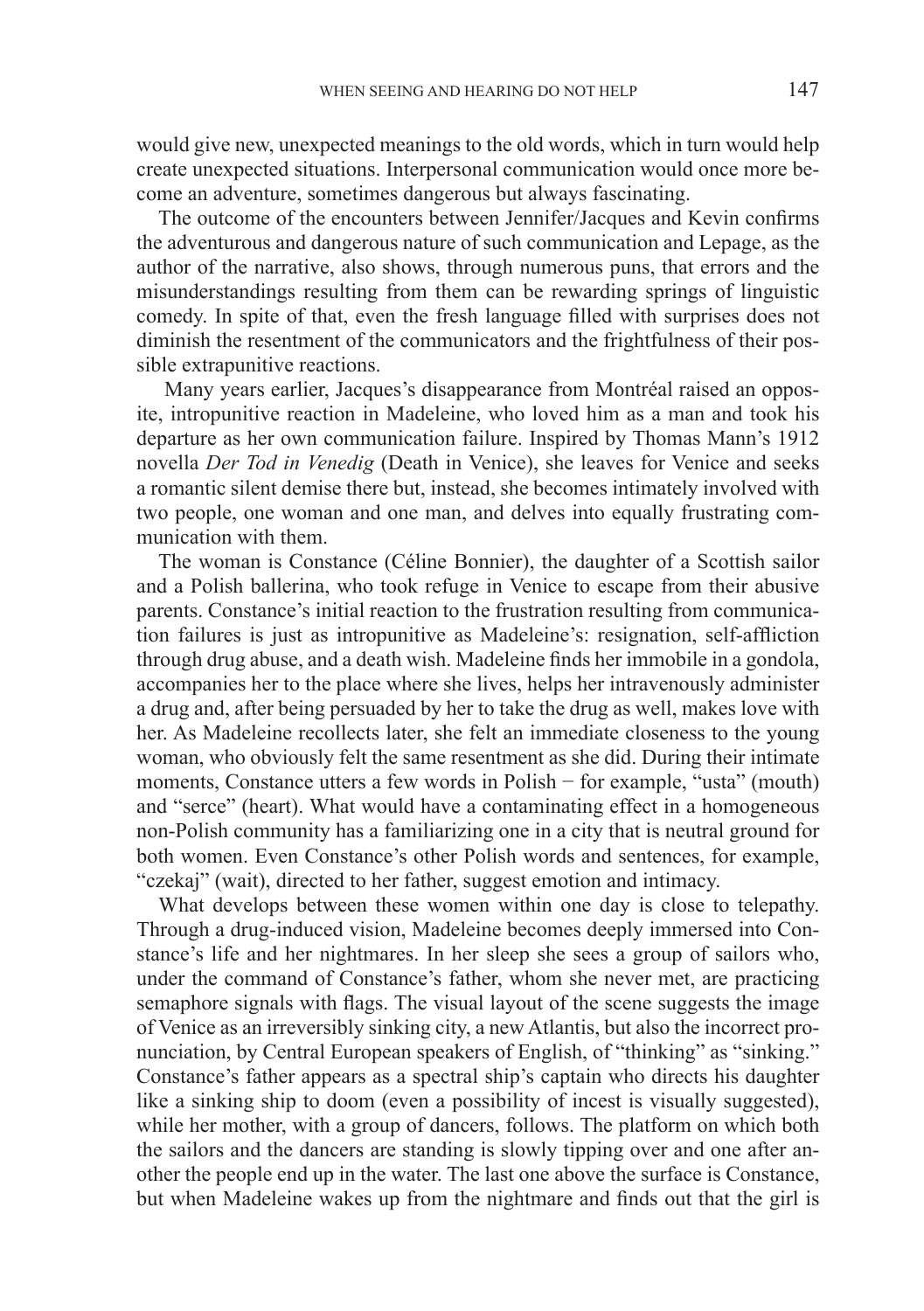missing, she only discovers her dead body in a canal. From this time Madeleine remembers Constance as her double, who died instead of her.

Another person whom Madeleine meets in Venice is William Rhys (Boyd Clack), a concert pianist specializing in Chopin's music. After their first meeting at an art auction where Delacroix's portrait of George Sand is sold for two million dollars, Rhys invites Madeleine to his concert (which she misses) and, on the following day, he spends the early morning hours with her. Still, years later, in Montréal, not only does he fail to recognize her, but even when reminded of their Italian meeting, he is unable to recollect what happened between them two decades previously.

The clue to this amnesia lies in Rhys's use of his senses: as a pianist he prefers the combination of the aural and the tactile for communication with his listeners and uses his eyes only sporadically in the communication process. Before his concert in Venice he asks his audience: "Now I would like you to close your eyes … and to imagine that we are in one of Monsieur Pleyel's [the husband of a wellknown Parisian piano maker] salons at the heart of the romantic nineteenth-century Paris amidst the fragrances of exotic flowers…" Hearing with closed eyes can help activate the remaining senses, including olfaction, and turn the human sensory system into a cultural and aesthetic time machine transcending the lives of individuals, including those of the composer and the musician. Only when their sight is "switched off" can the audience spend at least two hours in the past, listening "attentively, religiously" to Chopin's music. The same approach is used in the film by the female psychiatrist who investigates Jennifer/Jacques's problems with gender identity: when she asks her patients to close their eyes and "breathe deeply," she knows that with their eyes closed, they can concentrate better, liberate their imagination more easily, and delve much deeper into their subconscious. Consequentially, they can communicate their past to the psychiatrist in more detail.

The failure of all the characters' attempts at worthwhile language communication, no matter whether the language is French, English, or Polish and what the level of its command is, corresponds with Shoham's skeptical claim that "a mutually meaningful and successful dialogue borders on the miraculous" and the best that we can expect from interpersonal communication is "near failure, semifailures and partial dissonances" (Shoham 2006: 105).

# **3. Nonlinguistic sign systems in** *Tectonic Plates* **and** *En Passant*

In the concluding part of my article I will discuss the possibilities of nonlinguistic sign systems, both visual and aural, as alternatives to language in communication. In this context I will also consider communication through art. For my analysis I will again use Mettler's *Tectonic Plates* but I will also add valuable material from Atom Egoyan's short film *En Passant* (Passing Through, 1991), which, like Rozema's *Desperanto*, was a part of the project *Montréal vu par*…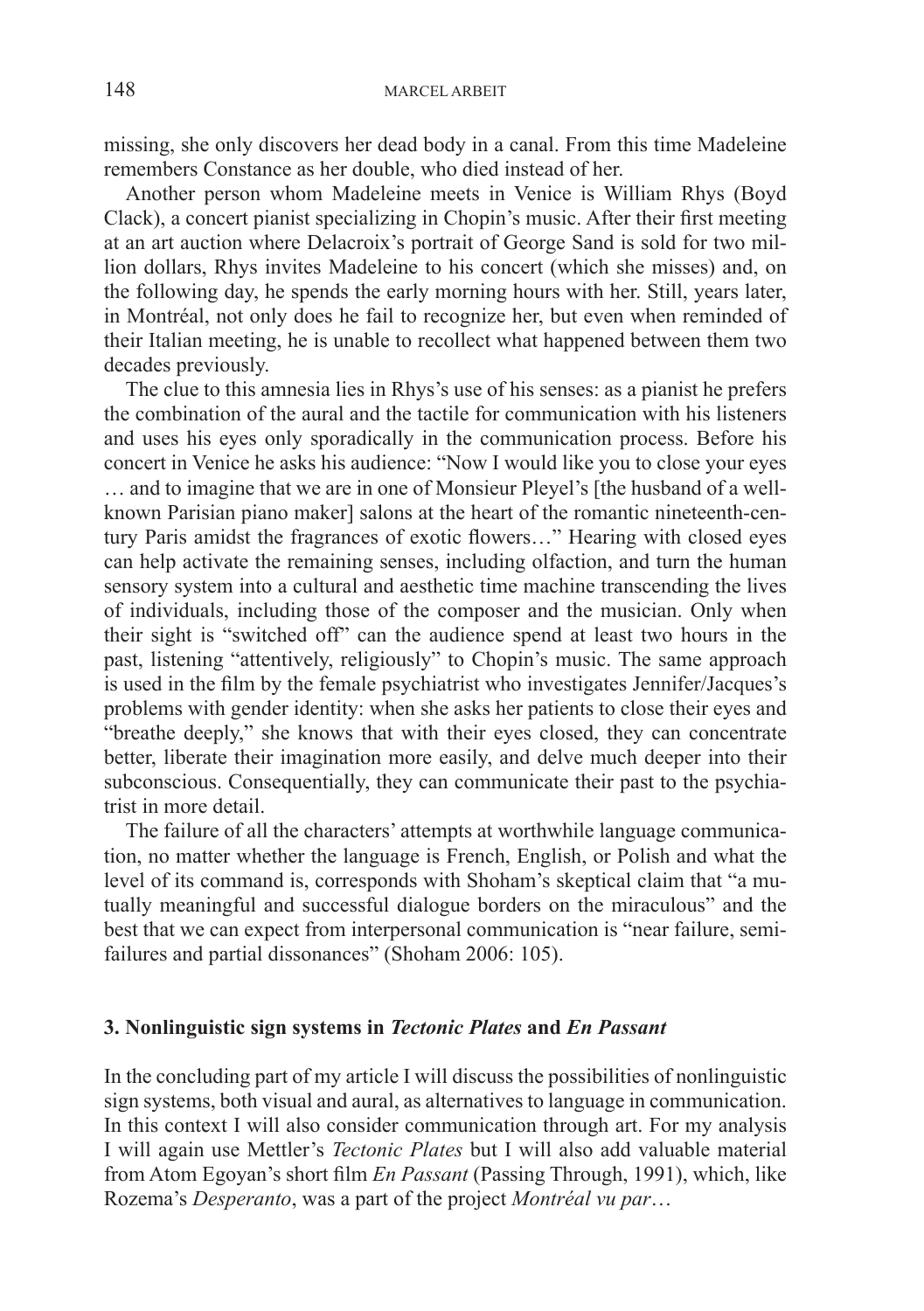The history of the research of communication through art is relatively short; even the recent *Encyclopedia of Communication Theory* (2009) does not contain entries on visual communication or communication through music. The reason is that neither music nor visual arts are languages, missing as they do, as Suzanne Langer noted in her classic volume *Feeling and Form* (1953), "a single, unequivocal reference" (31). Vijai N. Giri, outlining nonverbal communication theories, takes music just as a physical environmental factor (Giri 2009: 693) and, while claiming that "all nonverbal behavior is communication," he uses Judee Burgoon's definition of nonverbal communication that strictly requires "a socially shared coding system" (690) that both visual arts and music lack.

Nonlinguistic sign systems are explored mainly by semioticians, or, if they are related to artistic creativity, by aestheticians. Visual communication and communication through music, besides being aids to better understanding, cannot be divorced from their aesthetic aspects. Dennis Dake, who connects visual communication with creativity, characterizes the method of artistic communication as "visual and intuitive experimentation" (Dake 2005: 4) and points at the validity and complexity of the creative process that focuses simultaneously "on all emerging physical relationships, mental nonmaterial relationships, plus the relationship to personal intentions and goals" (6). What Dake says about visual communication can also be applied to communication through music. Music, too, provides "both part (parsed and detailed) information and whole (holistic and global) information" (Dake 2005: 7), for the decoding of which the synchronized effort of both brain hemispheres is needed (7). The fact that every person responds to a nonlinguistic work of art in a different way increases rather than reduces its communication potential, as the concept of the impossibility of full mutual understanding is already embedded in the transaction.

In *Tectonic Plates*, Madeleine, in a late reaction to her failed attempts at language communication, returns to painting, an activity she abandoned twenty years earlier. At the end, her pictures are sold at an auction, similar to the one shown earlier in the film in which Delacroix's portrait of George Sand was sold. They are purchased by various prestigious galleries and museums, and it becomes obvious that they successfully tell the whole story of her life, and without words besides those in the titles.

"Self-Portrait with Sir William Rhys" is a recollection of her meeting with the famous pianist in Venice, the meeting that got lost in Rhys's aurally-oriented and, except for musical compositions, very poor memory. "Gondolier Witnesses the Drowning of Ophelia" provides the visual rendering of her complex relationship with Constance, juxtaposing the scene of their first meeting with the image of Constance's dead body in Madeleine's lap. "The Double-Portrait of George Sand and Frédéric Chopin" is conceived as an ultimate bridge over the communication gap caused by those who had destroyed the original Delacroix painting. The last picture at the auction is "J for Jennifer," which, even though its title refers to the new identity of Madeleine's teacher, belongs to a series of her paintings "depicting sailors, ships, and semaphores". This picture, related to Madeleine's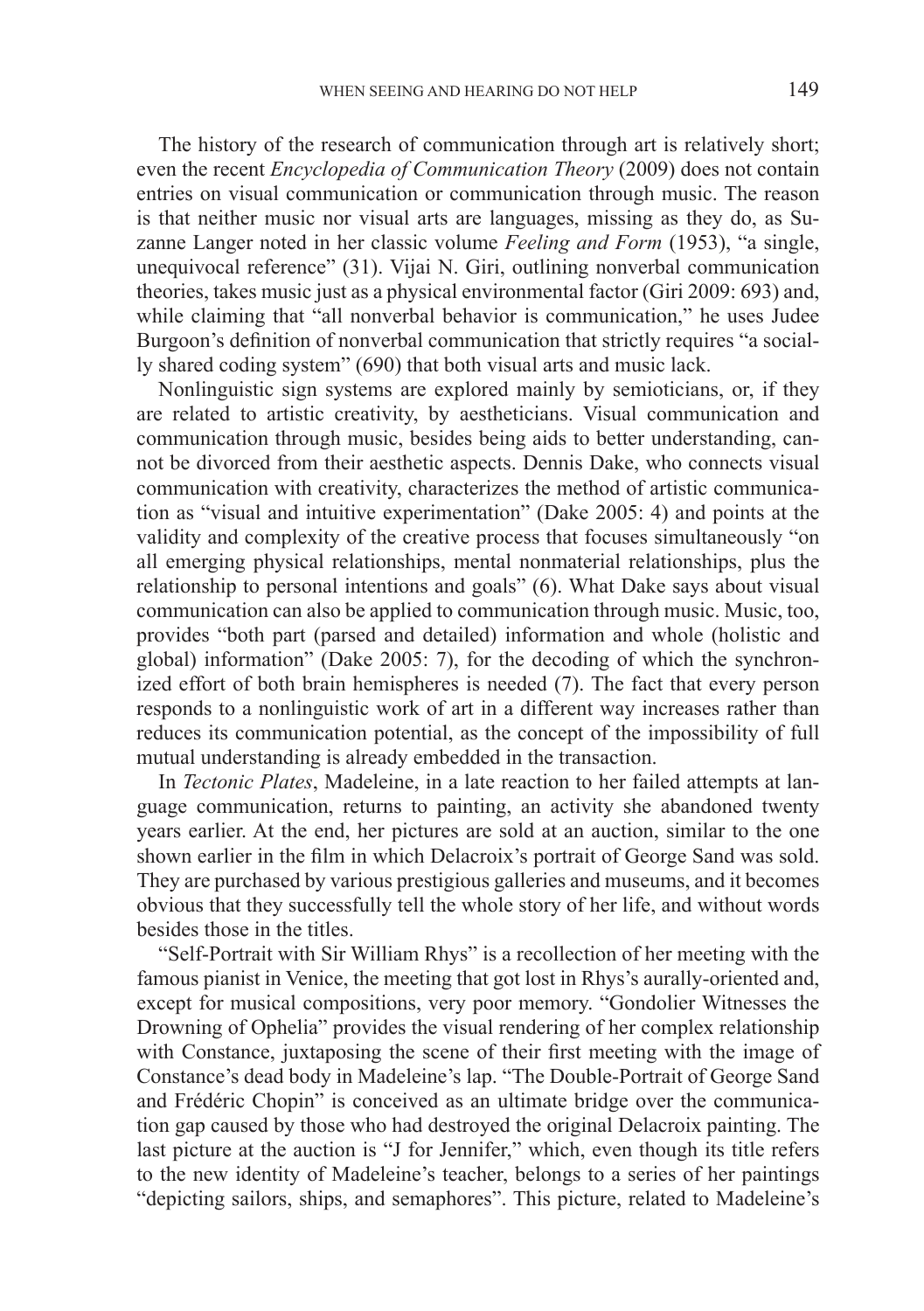nightmarish drug-induced vision of Constance, finally confirms that where verbal communication failed, visual communication, both through a past vision and a current work of visual art, at least has a chance to convey a message in all its complexity.

The most interesting lot from the collection is the third picture, "A Spiritualist and the Deaf-Mute," in which, in the auctioneer's words, "we see the artist's tender evocation of the fragility of human communication." It depicts her deafmute friend Antoine and their "conversation," which plays a prominent role in the film. It takes place in the school library and is so lively that the students complain that they are speaking too loudly. At first Madeleine translates from Antoine's sign language, that is, a communication system using the manual-visual modality instead of the oral-aural one (Sandler and Lillo-Martin 2006: 3), but as the conversation becomes more intimate, Antoine grasps Madeleine's neck and lets her speak, through the vibrations of her vocal cords, in a male voice, distinct and loud, not muted any more. His nonverbal communication turns verbal, even though only through another person, but also becomes increasingly violent: during the "dialogue" Madeleine is almost strangled in a similar way as, much later in the film, Jennifer/Jacques by Kevin.

In the opening scene of the film, a parallel is made between the vibrations of the vocal cords and the violent movement from the center of the earth that caused the separation of the continents. The sentence "When you speak… the words… vibrate" seems to have a consoling effect, but the comparison to the shift of tectonic plates makes it sinister, as it suggests what later becomes a certainty: that through the "vibrating" words people become separated, not united. In her painting Madeleine once again juxtaposes two different scenes, even though this time she only participated in one of them. The other scene refers to Jennifer/Jacques's radio talk with a spiritualist, who predicted his interviewer's death. The decision to put a male figure in the place where she herself was supposed to be also creates a parallel to Jennifer/Jacques's change of gender.

Even William Rhys, the concert pianist, is more successful in communication as a performing artist than an ordinary user of language. He communicates through Chopin's music, targeted at general audiences, which is a more than adequate substitute for unsafe and risky verbal communication with individuals. As a bonus, both he and his listeners undergo a strong aesthetic experience.

Walker Percy writes in his non-fiction book, *Lost in the Cosmos: The Last Self-Help Book* (1983), about the self that transcends the world, including itself, through art or science. In his opinion, the transcendence is worthy even though it is temporary and the reentry into the world is painful, as both the artist and the recipient of art, that is, "the self which receives the sign," find themselves "back in the same fix or worse" (Percy 1984: 121). The idea of transcendence by art nevertheless further confirms the possibility of valuable nonlinguistic communication: artists create signs or networks of them and the recipients, trying to decode them, receive a complex message about the world that is not flattened by the use of language.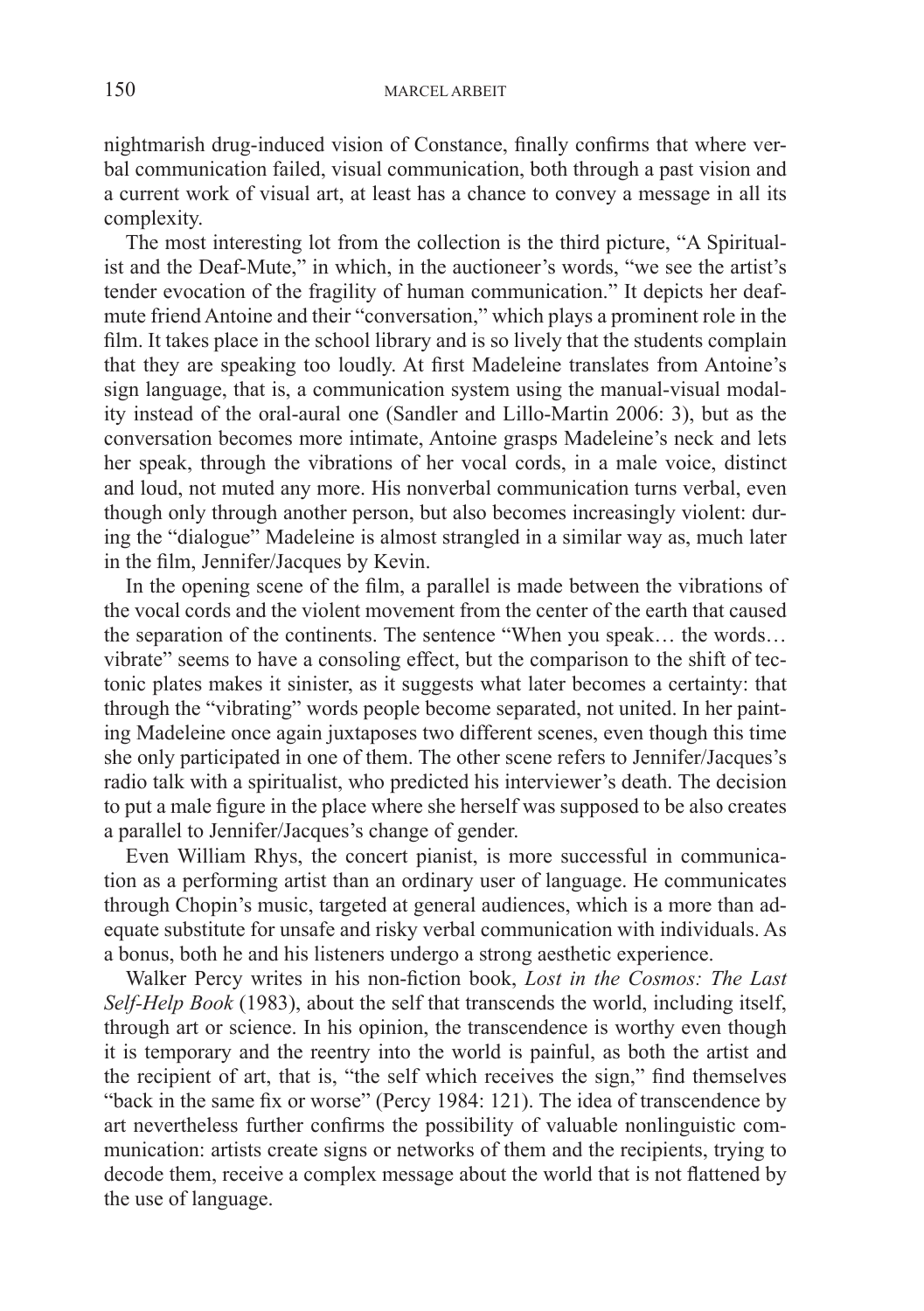Such artistic signs are not limited to galleries and concert halls but inhabit public spaces and frequently become integral parts of everyday life. Among the art forms that people usually do not perceive as art any more and to which they attribute a higher communicative than aesthetic value are pictograms. At every airport, before passengers get from their flights to the exit, or from the entrance to the boarding gates, they are directed by arrows and multiple visual signs, for example, for luggage and its weight limit, customs, or passport and security checks. A pictogram, that is, a picture representing a word, an idea, or an action, is one of the simplest types of sign, which Charles Peirce in his theory of signs calls "likeness" but is better known as an icon (Peirce 1982: 2:56).8 In Egoyan's *En Passant* (Passing Through) a passenger (Maury Chaykin) lands in Montréal, where he will participate in a convention of pictogram designers.<sup>9</sup> Throughout the whole film, the passenger does not utter a single word and the viewers have no idea whether he speaks French or not. Not only is his communication exclusively in pictograms, he also thinks in them, and therefore it is impossible to agree with Jonathan Romney, who claims that he is "discovering the city through fresh eyes and ears" (Romney 2003: 86).

While the passenger is at the customs and his luggage is being checked, he can see a man at another counter who has brought into the country more alcohol than is allowed and, not being willing to get rid of it, he is drinking it on the spot. The passenger comments on it at first by a pictogram of a question mark, then by one with a crossed bottle, and finally by another one with two crossed bottles. When he thinks about his hotel, a pictogram with a key, a roof, and a bed appears, and the steps of the passenger's morning hygiene are introduced by pictograms of a shower, a comb, and also of scissors, as he thinks that he should have a haircut. In an early scene he is waving for a taxi and stands exactly like the man on a nearby sign, which leads Romney, who earlier called this film "a semiotic dystopia," to label it as a satire (Romney 2003: 88).

When the passenger wants to take a solitary audio tour through Montréal, he asks for an audio guide by simply showing a pictogram of earphones. However, if he can speak French, he will find out that the female voice in the recording is becoming more and more personal, reminding him among other things of the fact that he is just a tourist. At this time the environment becomes increasingly hostile, as people start bumping into him at a local open-air festival, but even this discomfort and irritation finds its only response in pictograms: a man being pointed at from all four directions by arrows, a man whose head is blowing up, a man constricted by narrowing arcs.

The passenger's communication and thinking are strictly visual and the French female voice from the audio guide is just a pleasant aural background. As the scene at the taxi stand suggests, the passenger himself is turning into an icon. Still, he is also an artist, as his portfolio, carefully examined by a female customs officer at the airport, shows: even though the topics of his pictograms are mundane (danger of falling stones, danger of drowning, danger of electric shock, and an order to keep silent), there is a visual uniqueness as well as an aesthetic quality to them.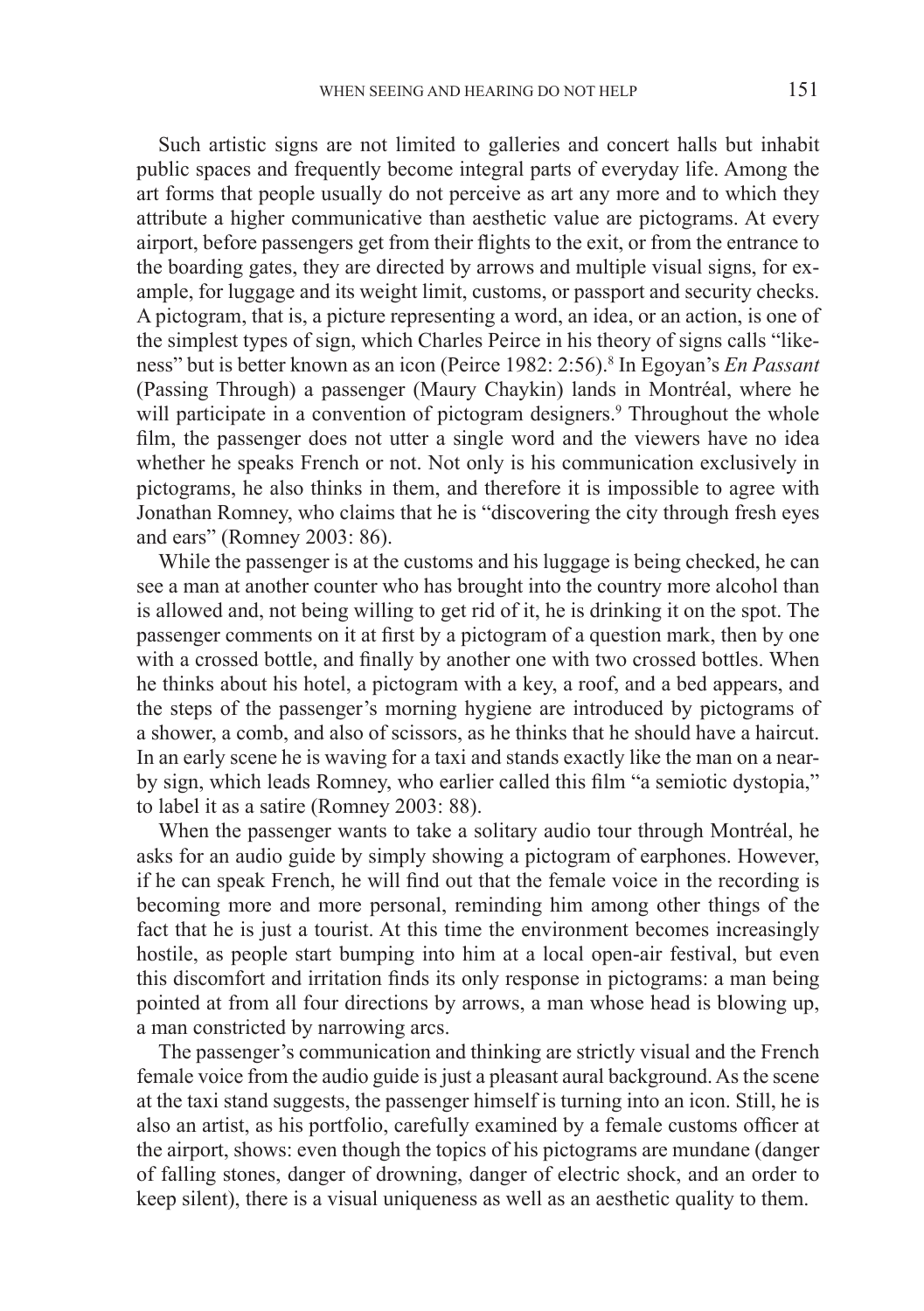#### 152 MARCEL ARBEIT

To find out whether nonlinguistic communication is sufficient and can bridge the gaps between speakers of different languages, Egoyan compares the passenger with Rina, the female customs officer who checked the passenger's luggage (Arsinée Khanjian). Rina is a solitary young woman who uses another means of creative visual communication, a more intimate one. Whenever she checks a bag, she takes an artifact from it, be it a visiting card or a luggage tag. At home she looks at her exploits and from memory she draws charcoal pictures of all their owners, finally stapling the corresponding artifacts to the drawings. For her, the people with whom she secretly and indirectly communicates are not just pictograms but unique individuals and the drawings she makes of them are indices, according to Peirce signs "whose relation to their objects consists in a correspondence in fact" (Peirce 1982: 256). Of course, her drawings will never be sold at an auction; paraphrasing Wendy Lee-Hurwitz's formulation, they are visual texts created "by a single producer for one person" (Lee-Hurwitz 2009: 876), that is, herself, not for a general audience. In addition to this, there is nobody to paint and exhibit her face, and she must go to an anonymous street artist to get her own portrait done, a portrait that is not a means of visual communication but a mere routinely produced souvenir, and therefore not an index but an icon. Besides that, it has a much lower aesthetic value than even the passenger's pictograms.

Later, the passenger and the customs officer meet again but while he does not seem to recollect where he met her (his look is similar to that of Rhys, the pianist from *Tectonic Plates*, who twenty years later did not recognize Madeleine), she gives him a knowing and welcoming smile. Visual communication through indices seems to be more effective on an interpersonal level than that through icons, but it cannot avert the frustrating reentry into the world Percy writes about, as even Rina with her active approach to communication stays alone with her drawings of strangers.

The exploration of communication failures in four films by Canadian filmmakers, both Anglophone and Francophone, suggests the superiority of creative nonlinguistic communication to common verbal communication. Even though the neurologically given limits of human communication are valid even for artists, including film directors and screenwriters, they can at least use signs in ways that do not call for ultimate, non-ambiguous interpretations and enable the viewers to focus on the aesthetic features of their works. As a structural and thematic element in the films, a misunderstanding and the subsequent frustration, even when it results in antisocial behavior, is visually relayed to the audience without major problems and the only serious communication problems are caused by the linguistic incompetence of a portion of the target audience. Subtitles do not seem to eliminate lapses in communication and under certain circumstances they even contribute to them, be it because of a bad translation or simply because they distract the film viewers from the events on the screen.

On the other hand, many characters in the films (most prominently Kevin, Constance, and Madeleine from *Tectonic Plates* and Ann from *Desperanto*),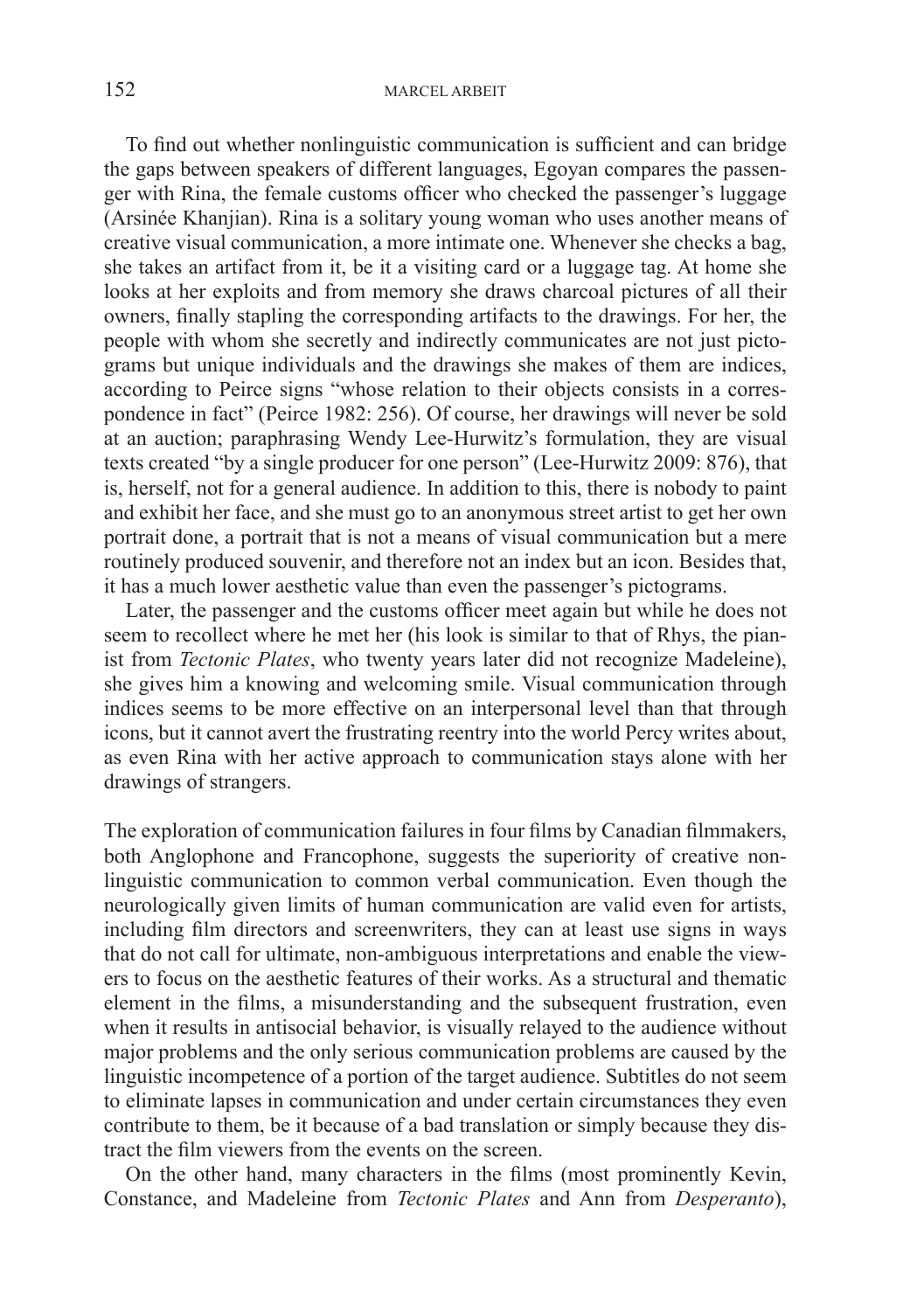even though their misunderstandings may look comic to the film viewers, suffer from nightmares that culminate in severe intropunitive or extrapunitive reactions, ranging from apathy to murder. The opinion that an imperfect command of a language is superior to a perfect one, as what is not learnt properly cannot be exhausted, is valid only from the point of view of nonparticipating observers; communicators, whose use of the language is flawed, only find out that their position in communication is worse than that of people who cannot speak the language at all.

The Canadian multicultural environment is extremely suitable for the investigation of communication possibilities and problems and Canadian filmmakers are aware of that. But it is extremely difficult to come to more cheerful conclusions as far as communication is concerned when, on the one hand, people are not able to use their sight and ears properly, and, on the other hand, even good seeing and hearing does not help either film viewers or film characters to understand if they do not know the proper sign system, no matter whether it is verbal or visual.

#### **Notes**

- <sup>1</sup> The full text of the Multiculturalism Law can be found at the Government of Canada's Justice Laws Website; see <http://laws-lois.justice.gc.ca/eng/acts/C-18.7/page-1.html>
- <sup>2</sup> One of the more recent examples is the DVD collection of Denys Arcand's documentaries, *Denys Arcand: L'oeuvre documentaire intégrale 1962–1981* (released in 2005 by the National Film Board of Canada in the series La collection memoire).
- <sup>3</sup> The Cybercartographic Atlas of Canadian Cinema was developed within a large cartographic research project at Carleton University, Ottawa.
- 4 To avoid subtitles, some films, including Claude Jutra's *Mon oncle Antoine* (1971), the Canadian classic, exist in two language versions: in this case the original French and the dubbed English.
- <sup>5</sup> Smith does not have in mind only foreign languages or individual words from them but also unfamiliar dialects and accents and even strange noises from the environment that, through the ear, can be perceived as hostile.
- 6 On the officially released videocassette, *Desperanto* is the only episode in the film *Montréal vu par*… in which both English and French lines are fully subtitled in the other language. The monolingual English-speaking audience can understand two other episodes, Atom Egoyan's *En Passant* and Léa Pool's *Rispondetemi* (Answer Me), because they are visual and words do not play an important role in them. The remaining episodes are in non-subtitled French.
- 
- 7 For Wikipedia, it is a given fact; they even refer to the 1838 portrait of Sand as *Sand Sewing*. 8 For a useful summation of Peirce's theory see Albert Atkin, "Peirce's Theory of Signs," *Stanford Encyclopedia of Philosophy,* Summer 2013 Edition, ed. Edward N. Zalta <http:// plato.stanford.edu/archives/sum2013/entries/peirce-semiotics/>.
- 9 The passenger is nameless in the film but in the credits Egoyan named him Jurgen van Doom, which suggests that he saw the possibility of communication without words as doomed from the very beginning.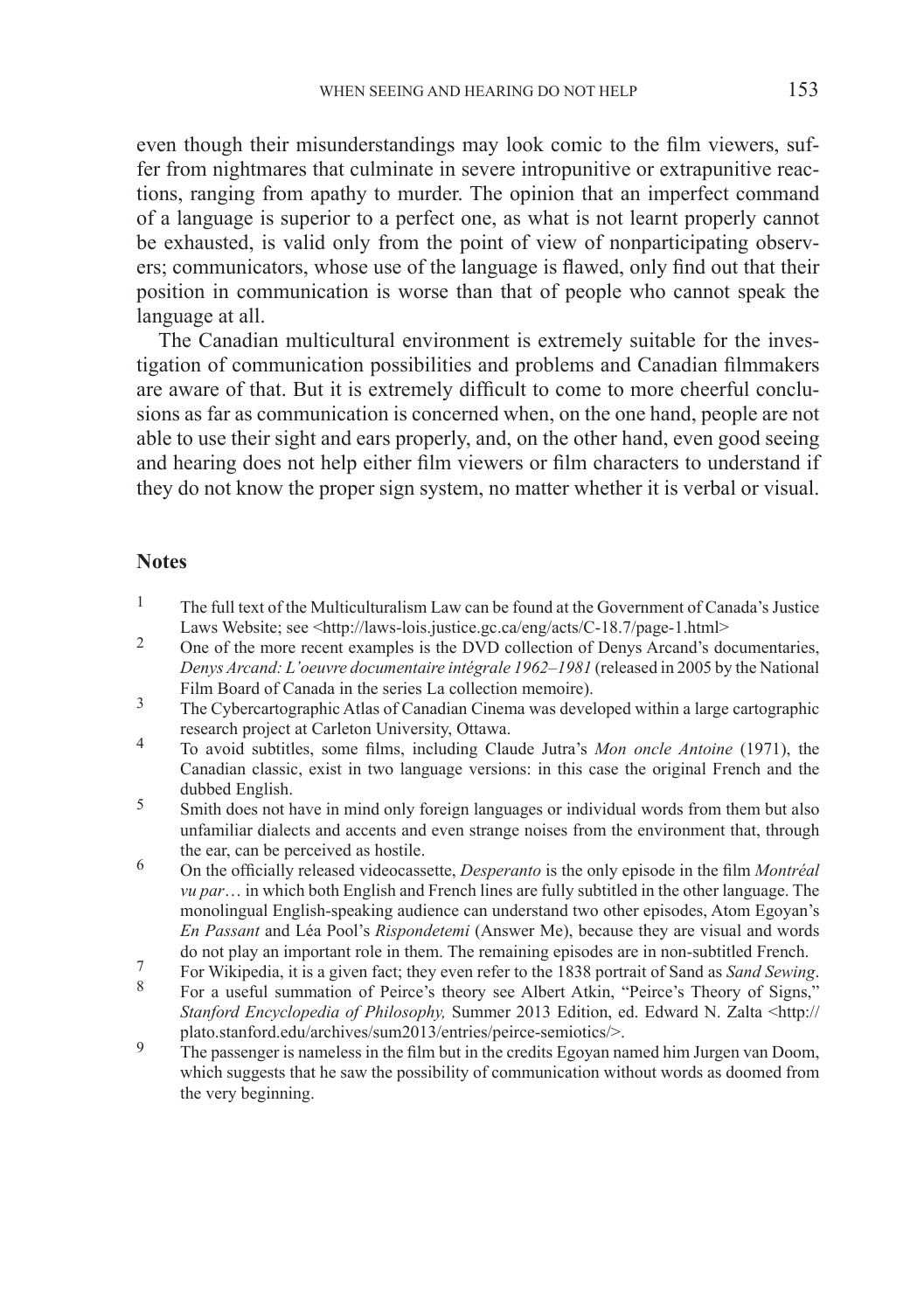# **Acknowledgements**

For the transcription of French texts my thanks go to Dorota Bachratá and Zuzana Hildebrandová.

This article was written within the project CZ.1.07/2.3.00/20.068 "Re-presenting of the Past: New Methods of History Interpretation in Arts and Media," co-financed by the European Social Fund and the state budget of the Czech Republic.

### **References**

- Caquard, Sébastien, Daniel Naud, and Benjamin Wright (2014) "Mapping Film Audiences in Multicultural Canada: Examples from the Cybercartographic Atlas of Canadian Cinema." In: Hallam, Julia and Les Roberts (eds.) *Locating the Moving Image: New Approaches to Film and Place*. Bloomington: Indiana University Press, 130–49.
- Dennis Dake (2011) "Aesthetics Theory." In: Smith, Ken, Sandra Moriarty, Gretchen Barbatsis and Keith Kenney (eds.) *Handbook of Visual Communication: Theory, Methods, and Media*. New York: Routledge, 3–22.
- Egoyan, Atom, dir. (1991) *En passant*. *Montréal vu par*… Dir. Denys Arcand, Michel Brault, Atom Egoyan, Jacques Leduc, Léa Pool, and Patricia Rozema. Atlantis Alliance Vivafilm; Cinémaginaire, 2002. VHS.
- Egoyan, Atom, and Ian Balfour (2004) Introduction. *Subtitles: On the Foreignness of Film*. Cambridge, MA: MIT Press; Alphabet City Media, 21–30.
- Giannetti, Louis (2013) *Understanding Movies*. 13<sup>th</sup> edition. Englewood Cliffs, NJ: Prentice-Hall.
- Giri, Vijai N. (2009) Nonverbal Communication Theories." In: Littlejohn, Stephen W. and Karen A. Foss (eds.) *Encyclopedia of Communication Theory*. Los Angeles: SAGE, 690–94.
- Gullberg, Marianne, Leah Roberts, Christine Dimroth, Kim Veroude, and Peter Indefrey (2010) "Adult Language Learning After Minimal Exposure to an Unknown Natural Language." *Language Learning* 60. Suppl. 2 (December 2010), 5–24.
- Hays, Matt (2006) "Producer of the Year: *Bon Cop*'s Kevin Tierney." *Playback*, 18 Dec 2006. < http://playbackonline.ca/2006/12/18/tierney-20061218/ >.
- Langer, Suzanne (1953) *Feeling and Form: A Theory of Art Developed from Philosophy in a New Key*. New York: Charles Scribner's Sons.
- Leeds-Hurwitz, Wendy (2009) "Semiotics and Semiology." In: Littlejohn, Stephen W. and Karen A. Foss (eds.) *Encyclopedia of Communication Theory*. Los Angeles: SAGE, 874–76.
- Lefebvre, Jean Pierre, dir. (1969) *Jusqu'au coeur*. National Film Board of Canada, 1969. Film.
- Mettler, Peter, dir. (1992) *Tectonic Plates*. Rhombus Media; Hauer Rawlence Productions; Bullfrog Films, [n.d.]. DVD.
- Naficy, Hamid (2004) "Epistolarity and Textuality in Accented Film." *Subtitles: On the Foreignness of Film*. Cambridge, MA: MIT Press; Alphabet City Media, 131–51.
- Ong, Walter J. (1967) *The Presence of the Word: Some Prolegomena for Cultural and Religious History*. New Haven: Yale University Press.
- Peirce, Charles (1982) *The Writings of Charles S. Peirce: A Chronological Edition*. Ed. Peirce Edition Project. Vol. 2. Bloomington: Indiana University Press.
- Percy, Walker (1984) *Lost in the Cosmos: The Last Self-Help Book*. 1983. New York: Washington Square Press.
- Percy, Walker (1993) "Interview on *Worldnet*." By Claude Richard, Simone Vauthier, Jean Rouberol, and Regis Durand. *More Conversations with Walker Percy*. Ed. Lewis A. Lawson and Victor A. Kramer. Jackson: University of Mississippi Press, 156–68.